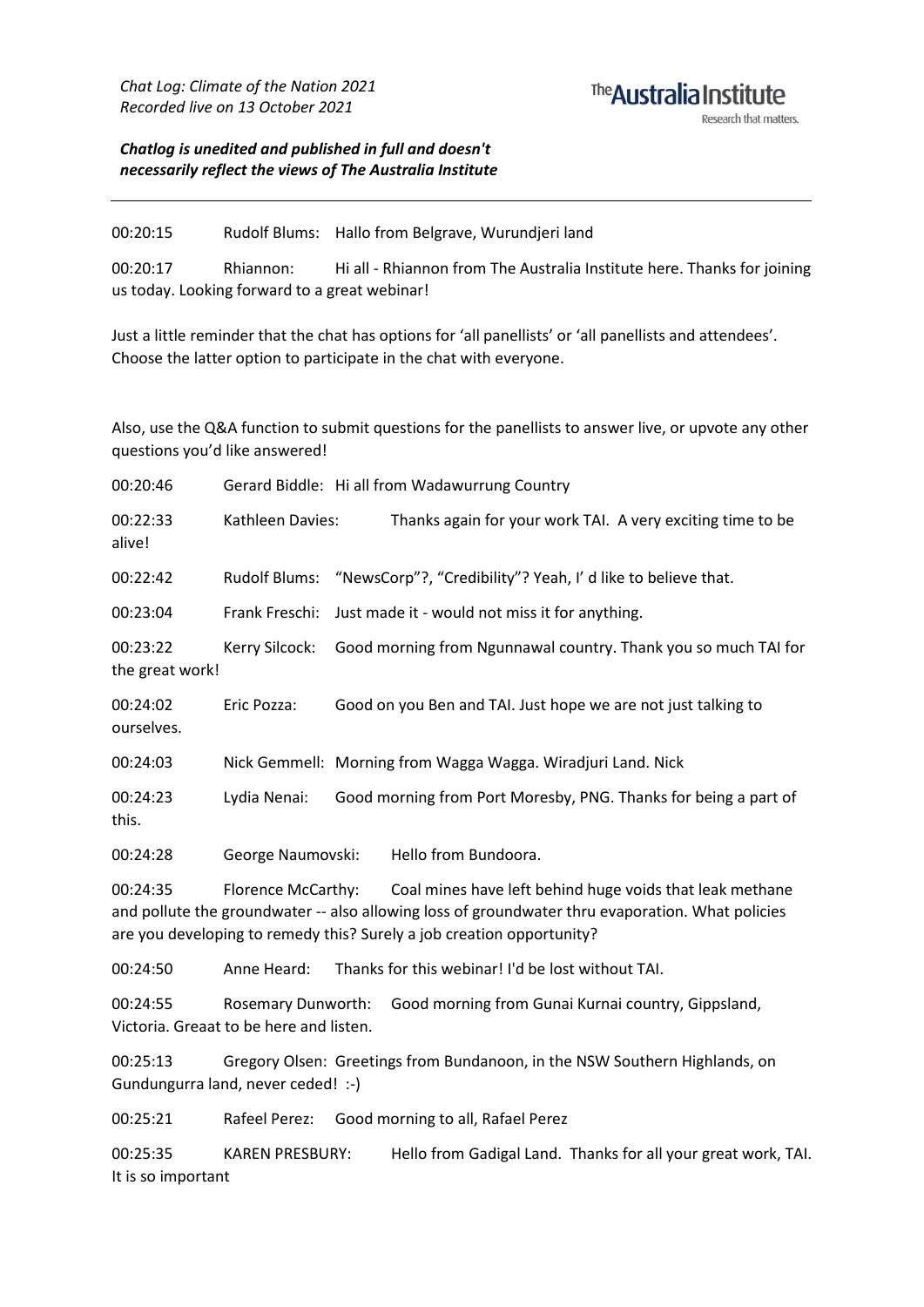## <sup>The</sup> Australia Institute

*Chatlog is unedited and published in full and doesn't necessarily reflect the views of The Australia Institute*

00:25:50 Roger Tonkin: I blinked. Before the blink, the Murdoch Press was powering along the climate change denial path. After the blink, it was powering along in reverse. The path must have been the road to an environmental Damascus.

We are supposed to believe that "the facts changed", so Rupert changed his spots. But the facts did not change in the blink of my eyes.

So what changed? Not the writing on the wall, because that has been there since well before truth became inconvenient.

00:25:52 Jay Wilson: G'day from San Francisco

00:25:56 Noel Willis: Good morning from the Blue Mountains - Gundungarra/Darug country.

00:26:03 Joanne Fraser: Good morning from Yugambeh country

00:26:03 Fred Sim: Kaya all from Noongar country over in WA. Australia WERE leading the world with the Clean Energy Act in 2011.... what a waste of the decade since. We would have been heads and shoulders above other nations had it not been for the dinosaurs...

00:27:03 Helen no Proud: Helen Proud from Gadigl country,Dungog, NSW. Hello and thanks for sharing from the Australia Institute.

00:27:11 Victoria Collins: Good morning from Darkinjung Land. Can I just say that I am sceptical of Scott Morrison's Road to Damascus via Glasgow, conversion to Climate Action.

00:27:18 Sandy Buck: hello from boonwarrung country

00:27:19 Sandra Macdonald: Hi everyone from GunaiKurnai country and thank you TAI

00:27:48 Carlien Le Lacheur: Hello from Yugambeh country and yes thank you TAI.

00:27:52 Jenny Searles: Hello from Wonnarua Country, Hunter Valley. It's high time we transitioned away from coal here.

00:27:52 Ron Lawler: Greetings from Wiradjuri country, Wagga Wagga

00:27:56 steven hoy: After the past nearly 10 years of word games, I won't believe any LNP target until I see it legislated

00:28:06 Merah Hashmi: Hello from Ngunnawal country. Thanks very much TAI!

00:28:12 David Whitehouse: Hello from Neutral Bay in Cammeraygal Land.

00:28:16 Gavin Gilchrist: Hello all from Sydney's Inner West. Let's hope Chris will today announced Labor's 2030 target.

00:28:39 BRUCE DALKEITH: HI EVERY ONE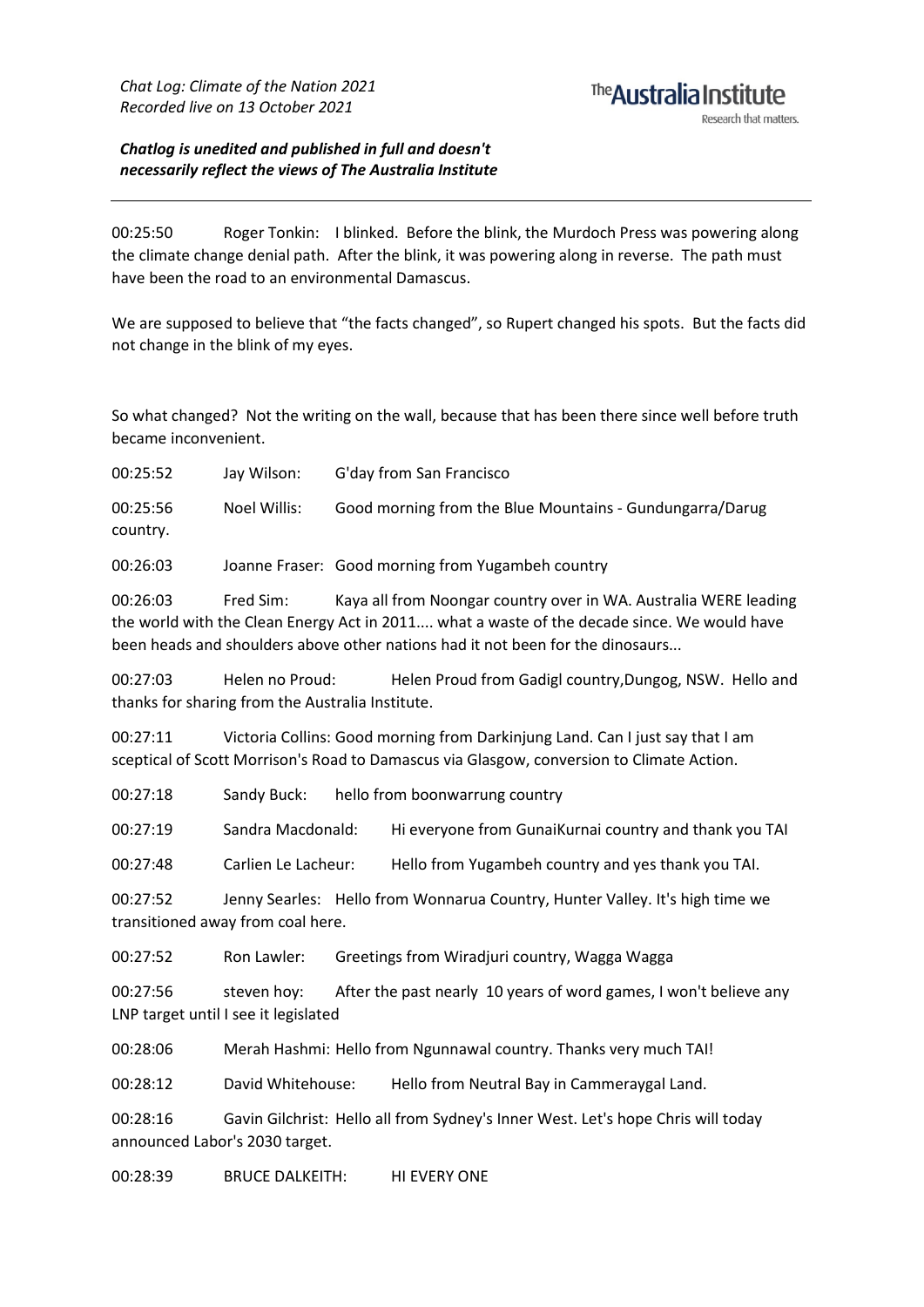# <sup>The</sup> Australia Institute

*Chatlog is unedited and published in full and doesn't necessarily reflect the views of The Australia Institute*

00:29:24 Angela Michaelis: From Gadigal land, I'm a member of Climate Change Balmain-Rozelle, who were lucky enough to hear from Richie last night. Thank you to The Australia Institute!

00:29:39 Jock Churchman: Hello from Kaurna country. Now is the time for real action. It is agreed world-wide that real action involves ceasing the extraction and burning of all fossil fuels. Can we be sure that Labor will do this and not just go half-way while keeping coal extraction going and accepting gas as a stop-gap fuel. Will they also promote electric vehicles and the infrastructure required?

00:29:40 Diane Calleja: Listening from Wurundjeri Woi-Wurrung land in Heidelberg

00:30:21 Meredith Kefford: Will Labor stop accepting donations from fossil fuel industry?

00:30:42 Valerie Bosher: Val Bosher Tocumwal Yorta Yorta country. sorry skeptical of Labor talk the talk but don't walk the walk eg support new coal mines????

00:30:51 jennifer manson: Good question Meredith!

00:30:51 Pauline Roberts: Hi from Taungurung country. Just wondering if 'Scotty come Lately' is on the road to Damascus?

00:31:20 Noel Willis: I'm guessing Labor's 2030 target will "trump" Morrison - with a target of 30% emissions reduction on 2005 emissions (or am I being too cynical).

00:31:43 jennifer manson: Agree Val

00:32:22 BRUCE DALKEITH: WHY NOT CHANGE SALT WATER INTO FRESH WATER AND PIPE INTO THE OUTBACK LIKE CALGOLE.

00:32:25 Barbara Lyle: Greetings from Worimi Lands. This is our single biggest cchallenge

00:32:27 Nicola Card: Hello all from Wurundjeri land. Congratulations to TAI for this and all other significant reports and research.Looking forward to hearing more from Chris Bowen too at Smart Energy Council's climate summit https://smartenergy.org.au/events/the-global-race-to-zerosummit/

00:32:48 jennifer manson: Don't want to hear political lobbying Christ Bowen. Want to hear about climate!!!!

00:33:30 jennifer manson: Stop the focus on the opposition! Talk about climate

00:33:38 Martin McAvenna: Does the survey include demographic breakdown & how do we access the details?

00:33:47 Kylie McIntosh: Can Labor legislate to ensure truth in political advertising in election campaigns to stop some of these nonsense claims e.g. EVs ending the weekend etc etc??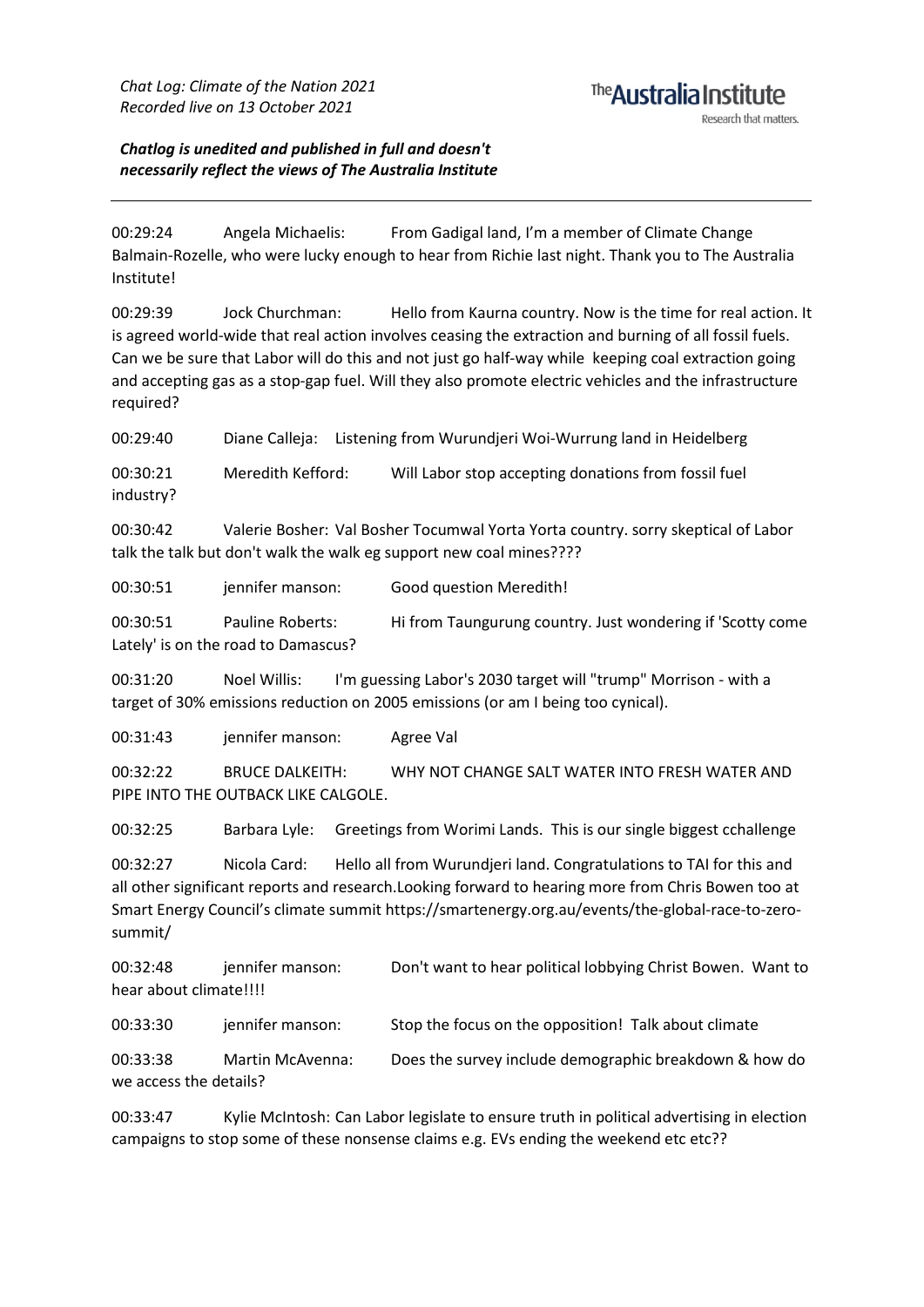*Chatlog is unedited and published in full and doesn't necessarily reflect the views of The Australia Institute*

00:33:50 Eric Pozza: Great to hear some straight talk for a change. Labor has been running scared for too long

00:33:59 Angela Michaelis: I think the concern is not that the Coalition will run a scare campaign , but that this time they will claim they are taking action ( even though they will not commit to real measures to deliver serious cuts).

00:34:13 jennifer manson: Sick of hearig politicians bagging each other!

00:34:14 Katie Dyer: That is a long list of 'guys', looking forward to more female leadership on this issue

00:34:18 Suzanne Rogers: Very sick of politicians gaslighting and spin doctoring.

00:34:32 Jock Churchman: Can we get rid of these ridiculous brainless slogans? The latest "technology not taxes" appeals to the Australian mania for opposing taxes. Yet we do need a price on carbon which the LNP will call a tax as before.

00:34:35 Eric Pozza: And LNP usres fear? I reckon there's tons of fear available in climate, in a war with China, with cost to economy if we keep coal..

00:34:44 Anthony Morrissey: China is building more coal fire power station. it appears is I not worry about climate change

00:35:07 Alex Chapman: Can we stop the blaming people and start working on a Solution?

00:35:18 Ellie Hall: I work in climate action for a local government, which, without federal policies or support can be much more work than it should be. It's really refreshing to see, through this report, that the majority of Australians support our work at least!

00:35:27 Gill King: Disappointed that Chris Bowen is attacking the Govt just at this critical time when they are starting to shift and need encouragement - we need to take the partisan politics out of climate action

00:35:34 Gregory Olsen: The Federal Environment Minister, Sussan Ley, has approved four coal mine expansions in the last month. How can we stop this outrageous assault on the climate and her abrogation of the findings of a Federal Court case – known as the Sharma case – which found she had a duty of care to protect young people from the climate crisis?

00:35:46 Felicity:We need 50% at least by 2030. I think the tide is turning at last! Matt Kean is going great guns today. Planning to put \$3 billion into clean hydrogen. Being both the Treasurer and Planning Minister in NSW he can do it!

00:35:57 Annette Luders:Clearly in 'election mode' here!

00:36:06 jennifer manson: Chris, you're here under false pretences. If you want people to listen about climate, stop talking about the opposition,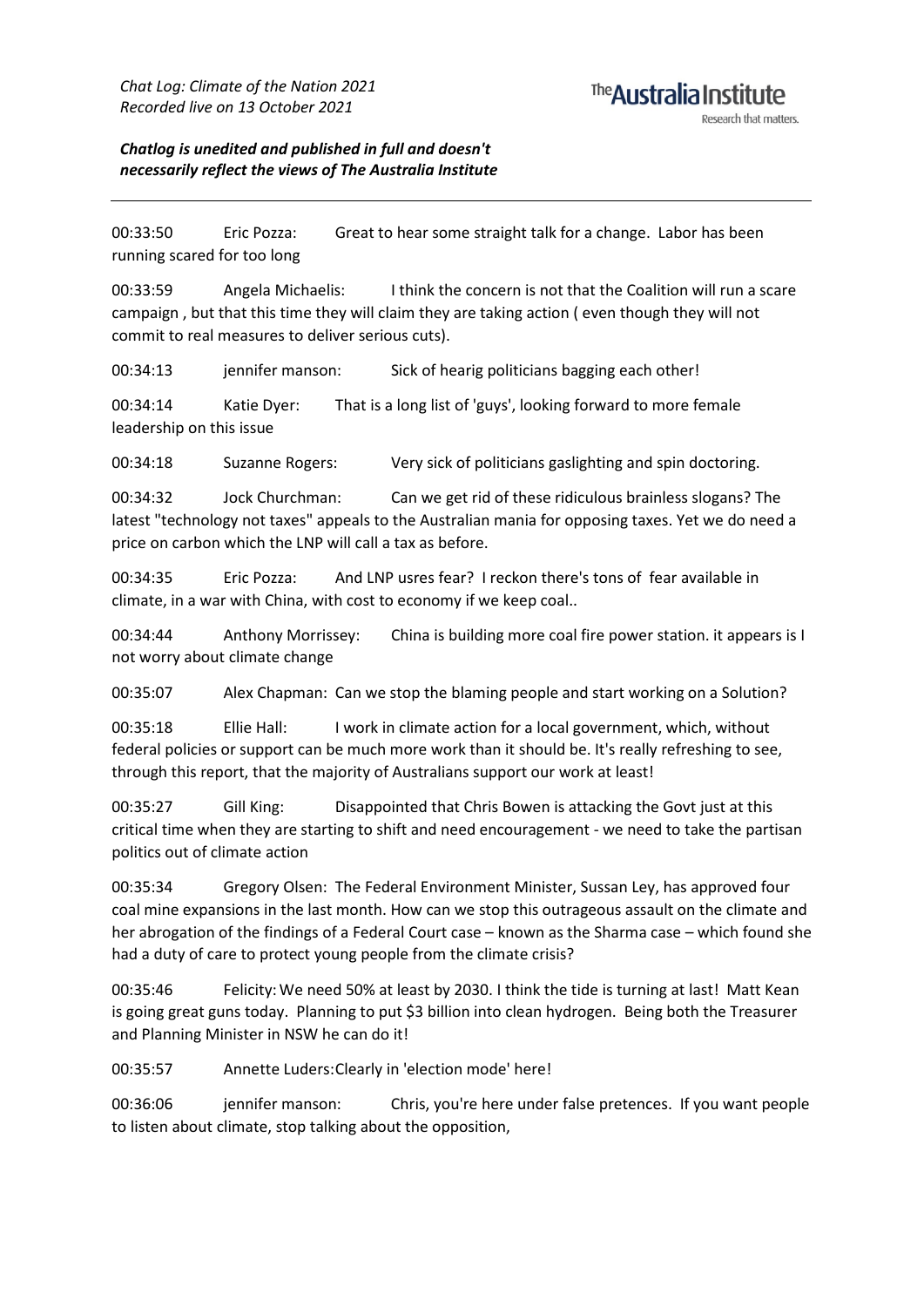#### <sup>The</sup> Australia Institute Research that matters

*Chatlog is unedited and published in full and doesn't necessarily reflect the views of The Australia Institute*

00:36:13 Eric Pozza: Let's not be too pure. LNP hasn't been and they've kept winnign elections. A few truths about dangers of climate won't harm, or about the one politicl party that's closed down an effective climate program (Gillard's)

00:36:26 Suzanne Rogers: We need to ensure that future technology such as batteries and solar do not also require minerals and metals that increase mining. Protect Australia's ancient history and environment for all

00:37:10 Annette Luders:So Chris, what exactly are your plans??? Haven't heard anything new or different yet!!!

00:37:11 Darryl Fallow: Agree Gill King - We need to have people being constructive and working together if at all possible

00:37:21 Felicity: It is coal, oil and gas that we need to stop mining.

00:37:34 Wendy Baker: Chris, we here to hear about climate change and what Labor proposes - we don't appreciate election mode taking over. Wendy Baker, Lilydale , Vic

00:37:50 Dan Ryan: I thought this event was meant to tell us the survey feedback?!

00:37:59 Andrew Holliday: Betrayed...hmmm...how is Joel?

00:38:05 jennifer manson: Can we please hear from someone focussed on climate and not on politics please?

00:38:07 Eric Pozza: We had Labor telling us all they were going to do at the last election and they lost. Due to scares and the rest, but they lost

00:38:10 Claire Bettington: I will be extremely annoyed if Scotty turns out to be the Messiah, rescuing the planet from climate change; having said that, I don't care who does it, so long as SOMEONE does!

00:38:48 Eric Pozza: LNP will claim climate in coming weeks. Let's remind them of Abbott

00:39:00 Andrew Holliday: Norway reduced the price of EVs by removing taxes from then. Is the ALP going to follow suit?

00:39:05 Wendy Baker: We are here because we are already converts! Get to how we get emissions down! WB

00:39:05 Alex Chapman: How do you make electric vehicles available to the majority of the population?

00:39:15 Victoria Collins: Amazing the number of people who criticise the Labor Party when they know the only alternative is the Coalition.

00:39:19 Kathleen Davies: yeah....EVs are so good that the State of Victoria is taxing them and making them less affordable....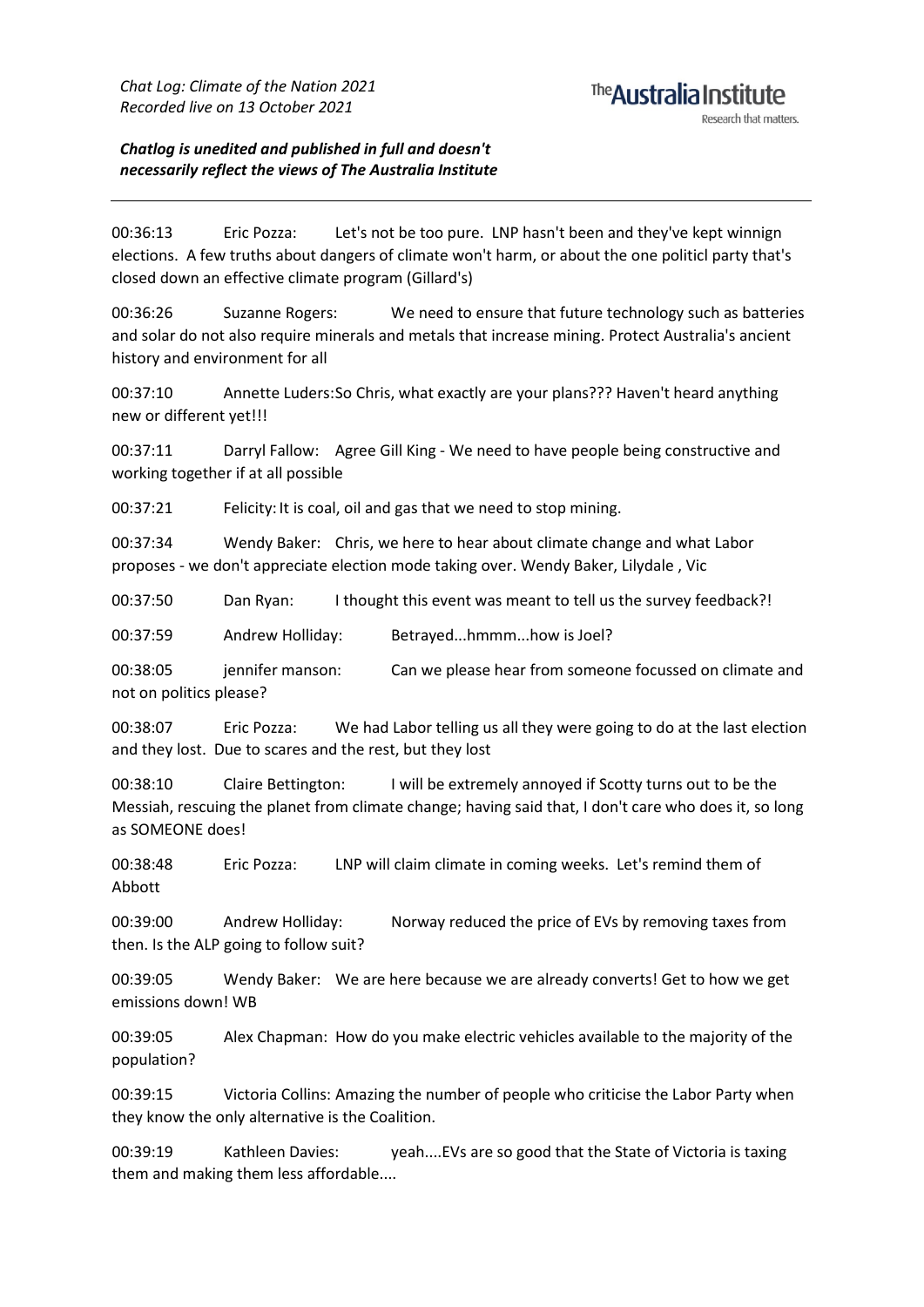*Chatlog is unedited and published in full and doesn't necessarily reflect the views of The Australia Institute*

00:39:24 Felicity: Here here! But it would be gawling if it was him!

00:39:35 pam stagg: Don't hold your breath for Scotty saving the planet from CC. He's the slowest acting leader of any country on that! With maybe the exception of Bolsenaro.

00:40:00 Eric Pozza: Victoria, yes, so true. Essentially it's labor or LNP. Perhaps Labor with independents and greens onside

00:40:07 steven hoy: Thanks Chris. I am happy to listen to the politics as it's critical to galvanising action. Chris is getting to the details don't worry

00:40:40 Sandra Macdonald: I agree with Claire :(

00:40:46 Dan Ryan: waste of time, false advertising about this event, there's hardly any stats being discussed. I'm out. done.

00:40:53 Claire Bettington: Ah ha, "Rewiring the Nation" - you've been talking to Saul Griffiths! GOOD!!!

00:40:53 Diana Beere: Agreed, Steven Hoy!

00:40:54 Meredith Kefford: The alternative to a Labor Government is a Labor/Greens/progressive independents balance of power

00:41:02 jennifer manson: At last, he focussed on policy and issues, not people in the opposition.

00:41:13 Victoria Collins: Kathleen Davies, the EVs do not use petrol so when that tax goes and EVs take over any government will need to find a way to fund our roads highways and bridges.

00:41:19 Jillian Van: What is coming from the PM at the moment is pure SPIN. All this government has done is tell us how "good" they are.

00:41:36 Hamish Maclean: But yeah, you support a gas fired recovery… independents  $\bullet$ 

00:41:53 Claire Bettington: Martin Green, prof at UNSW - a case of nominative determinism? I hope so.

00:41:57 Wendy Cox: Supporting gas is misdirected

00:42:09 Angela Michaelis: Agree with Meredith Kefford comment.

00:42:12 Christophe Menage: Is partisanship going to get us the outcome we seek and NEED? Will our innovations be as.... innovatively  $\odot$ ..... broad and capable if we persist in point scoring? Other than momentarily feeling vindicated or fuelling egos, how is the collective national interest served by indulging in mudslinging and "told you so's"? Less focus on personality more on policy. Less on identity, more on innovation. Let's get this show on the road once and for all!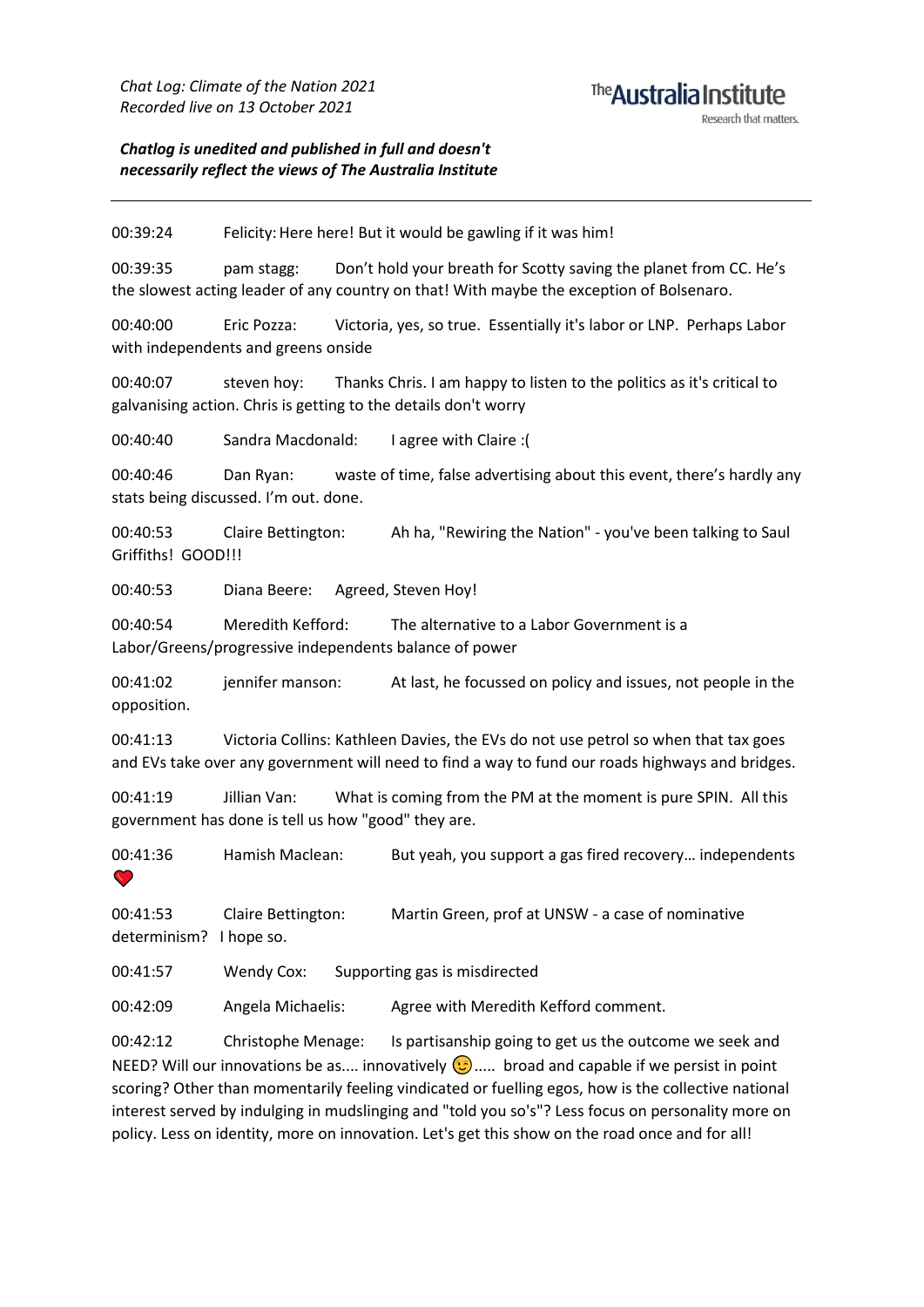#### *Chatlog is unedited and published in full and doesn't necessarily reflect the views of The Australia Institute*

00:42:21 Suzanne Rogers: Thank you Chris, I hope Labour can do these things. At the very least force whoever is in leadership to make it happen.

00:42:29 jennifer manson: Our independents are the only ones who keep the others honest. Pity they have limited power to set policy.

00:42:37 Audrey Quicke: Thanks all for joining this Climate of the Nation webinar.

You can check out the full report here: https://australiainstitute.org.au/report/climate-of-thenation-2021/

00:42:39 S A Hamed Hosseini: electric cars electric cars. not even a word mentioned about the public transport.

00:42:48 Rhydian Cowley: You know the saying, 22nd time's the charm

00:42:52 Jules Pennell: Agree with Meredith. Greens & progressive independents having the balance of power in both houses is our only hope.

00:43:02 Felicity:Don't mention any silly taxes!

00:43:06 Gill King: Victoria Collins - fuel tax goes into consolidated revenue, is not directed at roads etc

00:43:07 Andrew Holliday: Chris sounds like he's reading from Monday's Newscorp wraparounds....

00:43:20 Noel Willis: Will the Australia Institute also have a Greens spokesperson on this vital issue?

00:43:20 Rhiannon: The results of the 2021 Climate of the Nation survey can be accessed here: https://australiainstitute.org.au/report/climate-of-the-nation-2021/

00:43:22 Gregory Olsen: Victoria Collins, you commented that the only alternative result in the upcoming Federal election is a Labor Government. This is not correct. A hung Parliament will enable progressive independents and Greens to hold the balance of power and force action on climate change. This is what I want. :-)

00:43:28 John Abdel-Ahad: Chris thanks, I thoroughly enjoyed your speech.

00:43:44 Victoria Collins: EVs refers to Electric vehicles of all sorts, which includes Public Transport and Trucks.

00:43:48 Ros Blackwood:Once Labor was ambitious and bold on what they would do for reducing emissions. We need Labor to go back to this type of target

00:43:58 Anne Heard: Taking private sector out of the game reduces the profit imperative and so results in lower costs.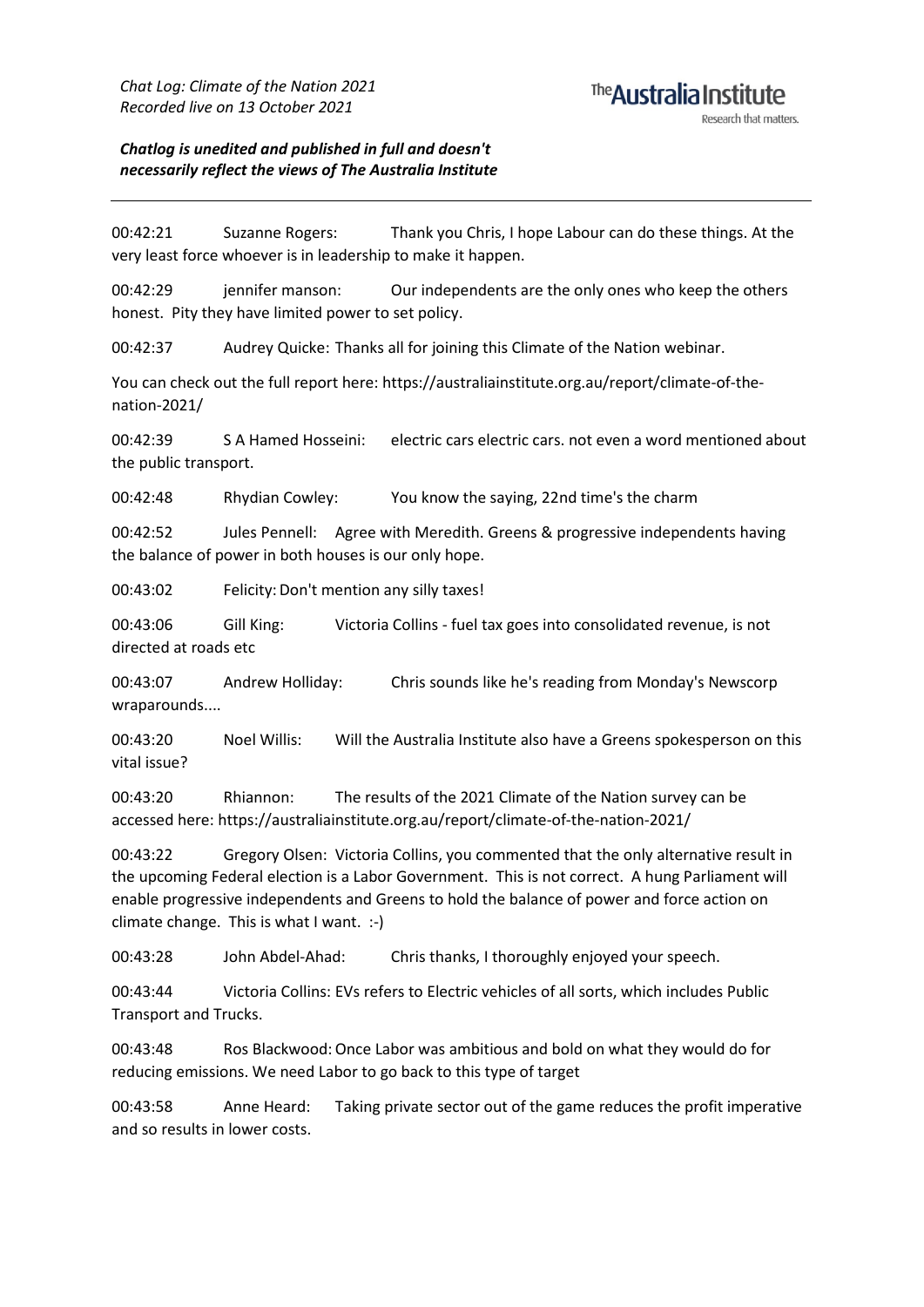## <sup>The</sup> Australia Institute

Research that matters

*Chatlog is unedited and published in full and doesn't necessarily reflect the views of The Australia Institute*

00:44:03 Claire Bettington: Reading Crikey's series on Scotty's beliefs yesterday, it's clear he believes that God has to fix the planet, not him! Explains a LOT about his policies too. And I thought we were a secular nation, with separation of Church & State? All I have to say to that is ROBODEBT, which killed over 2000 poor people!

00:44:04 John Englart: For Those interested in the report rather than Bowen's speech: https://australiainstitute.org.au/post/all-time-high-of-75-of-australians-concerned-about-climatechange/

00:44:07 Darryl Fallow: Onside with Gregory Olsen!

00:44:09 Fred Engels: Why can't the opposition send someone to COP26?

00:44:23 Nick Gemmell: Can you forward a copy of this Report?!? N

00:44:33 James Whelan: Slashing GHG emissions by at least 50% this decade is the highest priority. That's the commitment we're looking for.

00:44:46 Jenny Holmes: 2030 should be the benchmark not 2050. Jenny Holmes, ACT.

00:44:48 Lindsay Ferguson: Wonder how today's event would have gone with say, Taylor or Pitt doing the wrap. No politics? You'd be joking. It's ALL politics and no policy and look where it's got us.

00:45:03 Rosemary Dunworth: Thanks Chris for your words. I really appreciated what you had to say. given us a few points for discussion.

00:45:08 Kathleen Davies: Agree Victoria Collins - there should be a national approach to road funding, lets have a conversation rather than slapping a flawed tax on EVs. Federal fuel excise has not been directly used for roads since 1950s so even petrol users have not paid for roads. Perhaps the next fed government will fix the constitutional tax issues around excise.....https://chuffed.org/project/evtax

00:45:18 Brendan ORegan: What will your party do to change the way private donations will be made in the future as plenty of money is not recorded in real time and found to impede the ability for political parties to action a progressive vision linked to IPCC recommedations?

00:45:24 Ros Blackwood: Absolutely 2030 has to have extremely ambitious target and stop exporting FF

00:45:31 Wendy Cox: support @Kathleen on EVtax

00:45:38 Joanne Fraser: having trouble with internet will have to watch the recording

00:45:40 Hamish Maclean: Let's not forget net zero 2050 is still a disaster! What happened to 2030?

00:45:42 Anne Heard: Subtext is that any ALP released policy with either be stolen or demonised...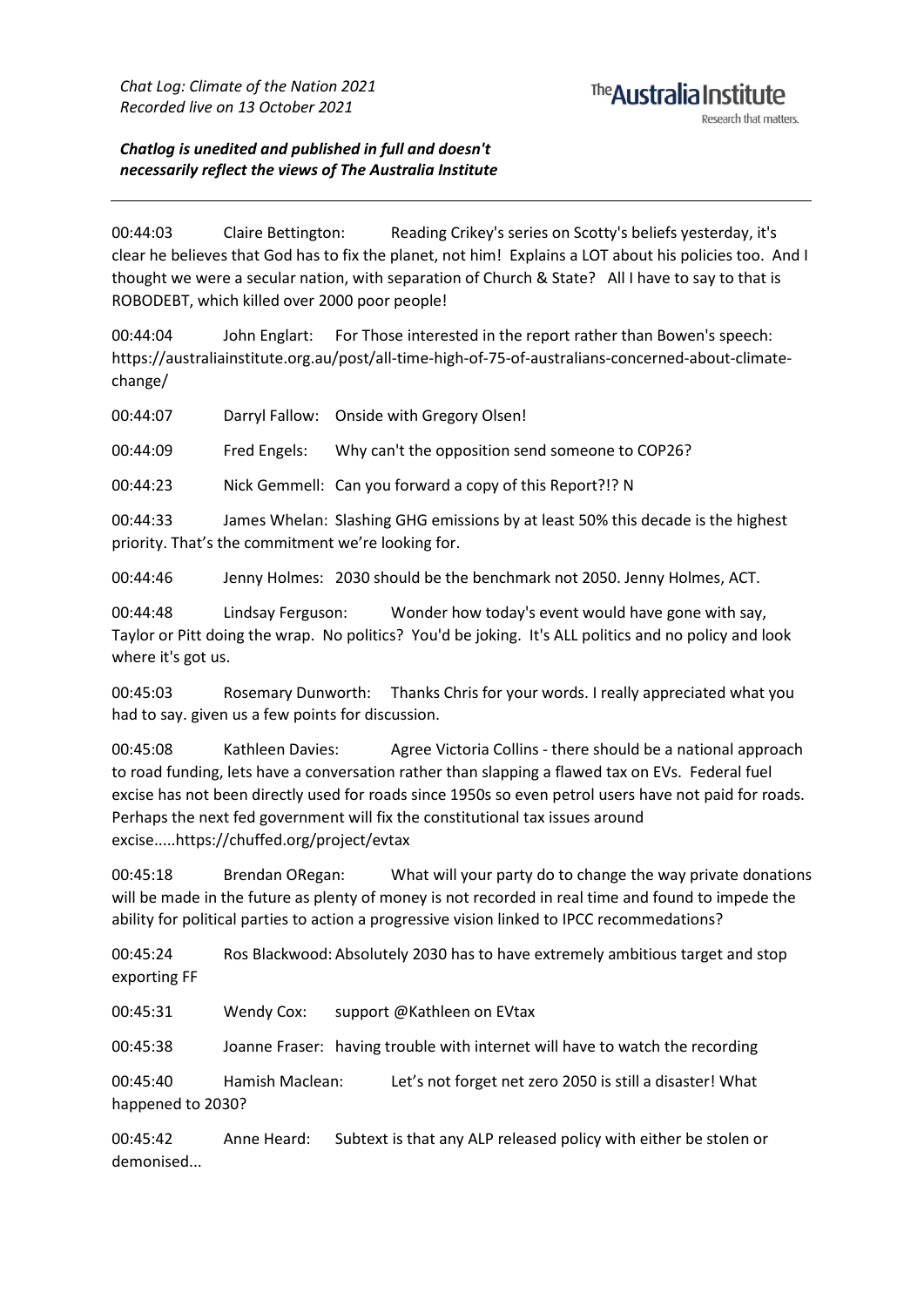## <sup>The</sup> Australia Institute

*Chatlog is unedited and published in full and doesn't necessarily reflect the views of The Australia Institute*

00:45:47 Fred Engels: Agreed Jenny!

00:45:59 Fiona D'Souza: Report: https://australiainstitute.org.au/report/climate-of-thenation-2021/

00:46:23 Rosemary Dunworth: Agreed Anne Heard.

00:46:27 Victoria Collins: Agree Anne Heard. The Coalition have always and will always steal Labor's policies. And then claim credit for them!

00:46:38 Jock Churchman: Victoria Collins. We actually need a re-think of how we do everything, including transport and also including individual ownership of everything. We need fewer cars, so fewer roads.

00:46:38 Jenny Holmes: Thanks, Fred, Jenny

00:46:49 Suzanne Rogers: Opinions are flexible and should be open to change. How do we stop ppl like Bolt, Jones, Palmer, Abbott etc from stubbornly refusing climate change? The influence these people have is facical

00:47:07 Victoria Collins: Jock Churchman,

00:47:10 Lindsay Ferguson: Yesterdays

00:47:13 Trevor Bacon: NSW Govt sets 2030 target while currently considering opening up to 15 new coal mines

00:47:32 Chris Nash: The Australian Electric Vehicle Assoc has a pledge page to take control of your own emissions and move this debate forward. Please sign up at https://aeva.asn.au/forms/2030-vision/

00:47:52 Suzanne Rogers: Trevor Bacon - and those mines boarder national parks and heritage sites!!!

00:48:02 Victoria Collins: I know that urban sprawl is a problem and we should do something about that too. I was mainly talking about the roads, highways and bridges we already have. They need to be maintained for EVs as well.

00:48:02 Brendan ORegan: It is very expesive to electrify ones home!

00:48:05 Claire Bettington: Scotty & half his cabinet are Pentecostals, they believe climate change is up to God, and that they cannot do anything about it! They don't believe that Man could change the climate of the planet! We have very little hope they will ever do anything about CC.

00:48:21 Hamish Maclean: Is there analysis of responses by Federal electorates? It would help voices groups etc apply pressure.

00:48:27 Nick Gemmell: Thankyou. N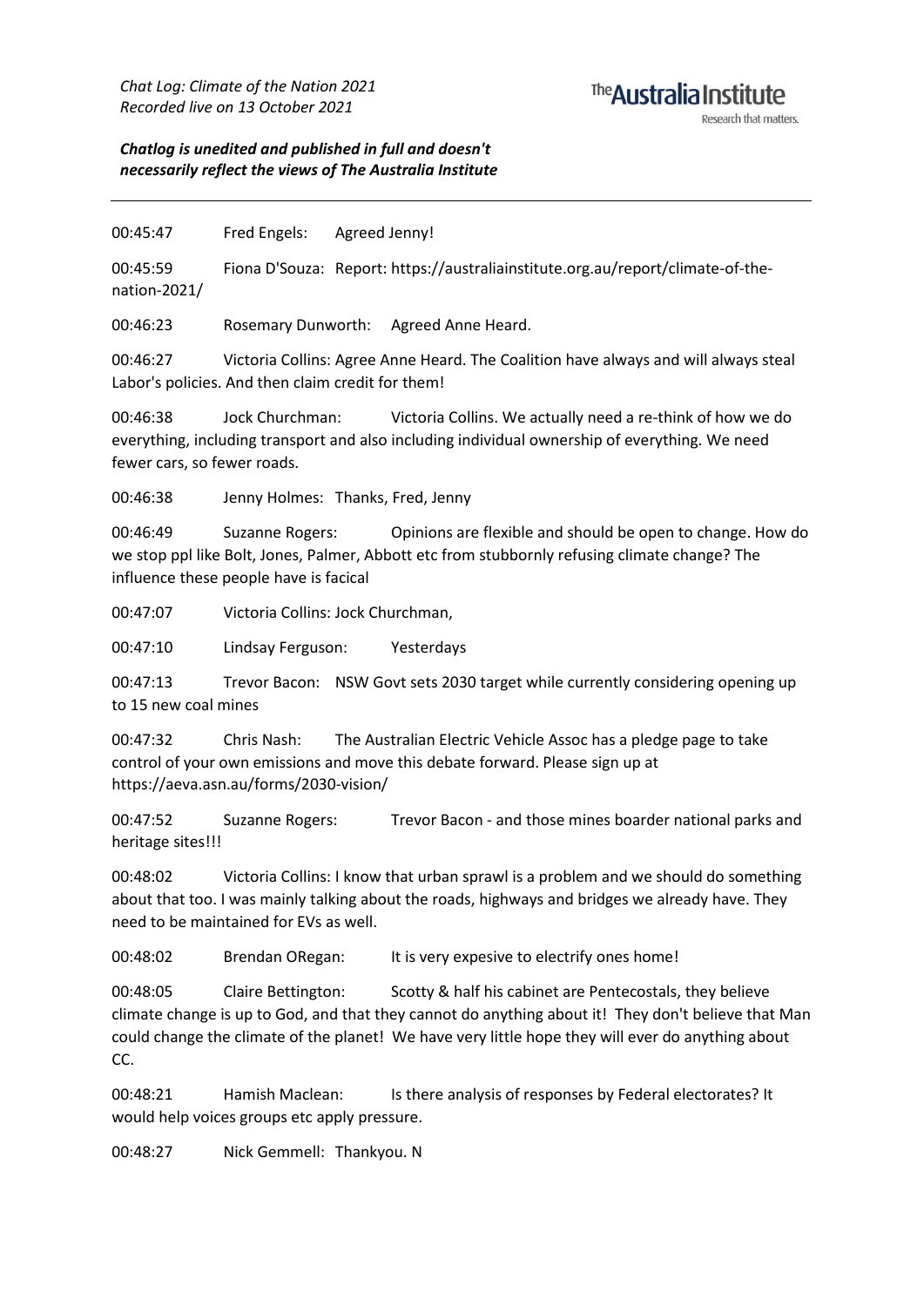#### *Chatlog is unedited and published in full and doesn't necessarily reflect the views of The Australia Institute*

#### 00:48:36 Fred Sim: 100% Chris!

00:49:10 Angela Michaelis: Brendan ORegan, savings are there if run on renewables but you can have a plan to change over a decade.

00:49:20 Anne Heard: Brendan, you're correct. Same as sewerage and mains water individuals rely on central policy and subsidised rollout.

00:49:24 John Knox: or maybe overbuild the network - we can find things to do with the excess

00:49:38 Marion Jacka: what about ALP position on new gas projects?

00:49:42 Eric Pozza: It's true that Labor's policies are limited and not exciting like last time. But then they lost last time.

00:49:44 Claire Bettington: Thanks to Saul Griffiths! Rewiring the Nation!!

00:49:45 Steve Blume: Interesting tactical position from Labor & understandable - but need to come immediately the LNP announces theirs. There is no 'well before the election now - the election is imminent - perhaps Nov 27 or Dec 4th. Labor took 45% by 2030 to the 2019 election. The US, UK & EU are now at 50% by 2030 as is NSW. 50% is not 'ambitious' it is what can be achieved easily. Ambition would see 55% by 2035. This is the minimum needed - 9% reduction a year.

00:50:01 Suzanne Rogers: Electricity is great but I worry that raising the Warragamba Dam will destroy environment, increase extinction rates of wildlife.

00:50:01 Lindsay Ferguson: Yesterday's poll position via AI and Guardian tells us it is the 12% minority who are anti-vaxxers, climate change deniers. And yet both political parties pander to this group. Why? When are our 'progressive' politicians going to assume their role as leaders and educators, and get this mob back in their boxes where they belong. Science? Reasoned argument? evidence?

00:50:17 Valerie Bosher: Agree Trevor they think we don't understand the connection! between new coal mines and emissions!

00:50:20 john merory: We have to draw down, not just reduce emissions. Our forests would be very important for this - allow them to expand. Including the mangrove forests and sea grass meadows.

00:50:39 S A Hamed Hosseini: the 1 million dollar question is who is going to own the transition to renewables if it finally happen. the corporations again or the communities?

00:50:53 Felicity:Upgrading the grid is very good.

00:50:55 Annie Mcloughlin: Is there any chance this upgrading of the grid could mean that the public money spend could mean the return of public ownership and also coordination power in the future.

00:51:02 jennifer manson: Good points Lindsay!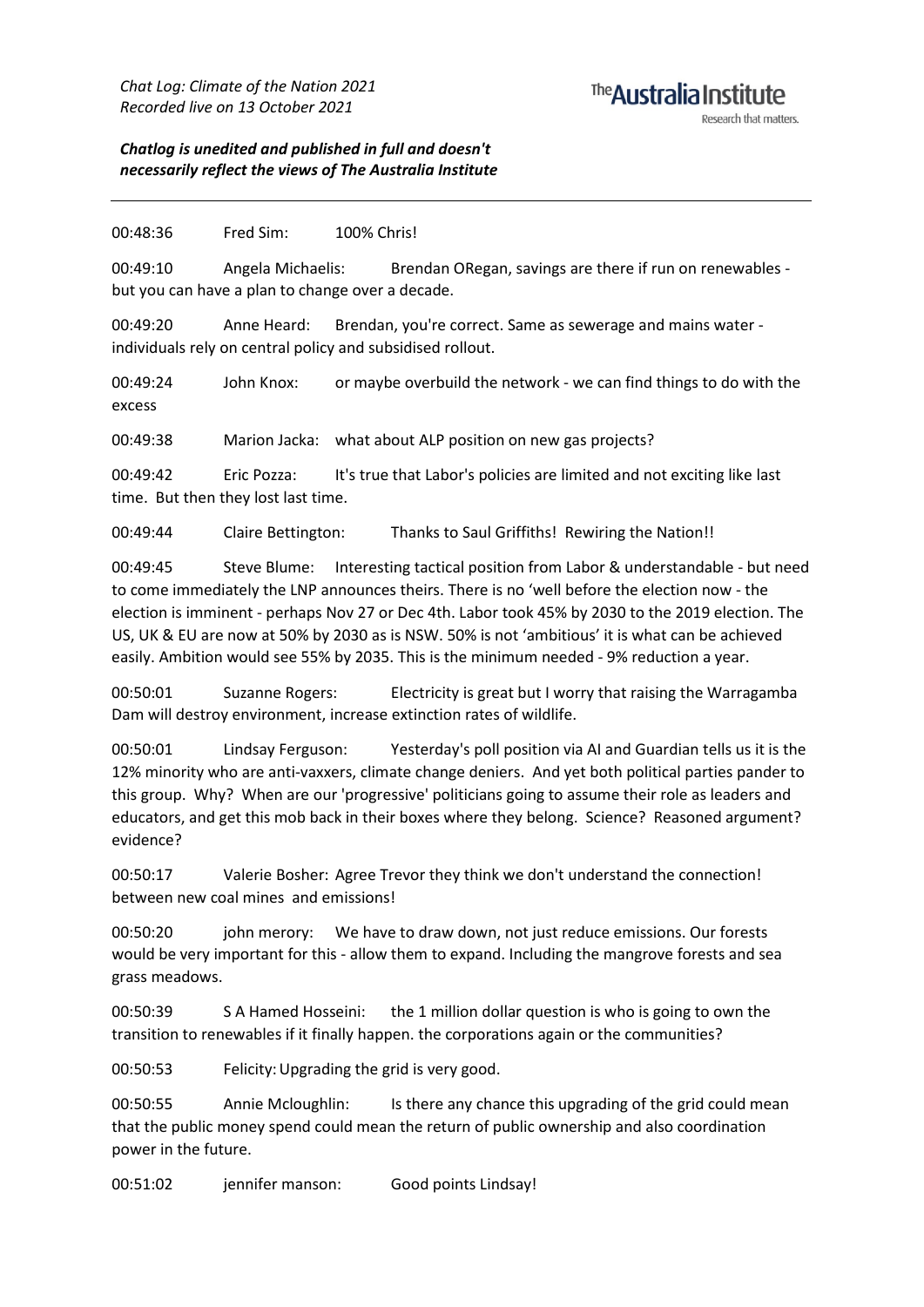#### <sup>The</sup> Australia Institute Research that matters

*Chatlog is unedited and published in full and doesn't necessarily reflect the views of The Australia Institute*

00:51:04 Liz Reen: For opinions across electorates check the recent Yougov poll. Find your own at https://togetherwecanmovement.org.au/poll

00:51:10 Suzanne Rogers: Any way we can ensure that rental housing HAs to have solar power?

00:51:11 Felicity:Wouldn't that be nice!

00:51:13 Anne Heard: Exactly, Annie!!

00:51:25 Hamish Maclean: Insulation still needs be in the mix for houses. Cheap, reduce energy use, more equitable

00:51:44 Steve Blume: There is no Dunkenglaute in Australia. See https://ieefa.org/ieefaaustralia-afraid-of-the-dark-and-clutching-at-coal-esb-is-still-beating-the-capacity-mechanism-drum/

00:51:46 Claire Bettington: Batteries. Are there any downsides, eg destruction of the areas where Lithium is mined? Or are they being made of other materials now?

00:51:55 Felicity: This should have happened 10 years ago.

00:51:58 Gavin Gilchrist: If anyone in NSW wants help buying quality rooftop solar at a fair price, contact me though www.innerwestcommunityenergy.org.au

00:52:19 S A Hamed Hosseini: turning the households to the subservient of the privatized energy is not a progress, it is serving the corporate interest. the energy should be controlled and owned by the community.

00:52:23 Gerard Biddle: What about islands around provincial cities and large towns with say 500MWH battery storage interconnected to intervening grid?

00:52:24 John Knox: Why not have a Tesla megapack at every sub-station?

00:52:25 Eric Pozza: Felicity, a lot of climate action did happen 10 years ago. Just that Abbott closed it down

00:52:27 Jenny Newell: Spot on John Merory - drawdown is crucial. Seaweed farms and algae bioreactors also important (algae technologies really taking off now - see what Deep Green Hub at UTS is doing).

00:52:31 Jock Churchman: Electricity demand varies during the day. The SA branch of the Labor Party (I am not a member) has proposed that we generate hydrogen by electrolysis (high electricity use) when other demand is low, so keeping the system stable. This is called firming and deserves consideration.

00:52:36 Victoria Collins: This did happen 10 years ago. Then along came Tony Abbott and News Corp.

00:52:42 Kate Gordon: ALP need to get moving with cleaner manufacturing…..and ensuring we have enough big thinkers in this vacuum to ensure the transition away from fossils is expedited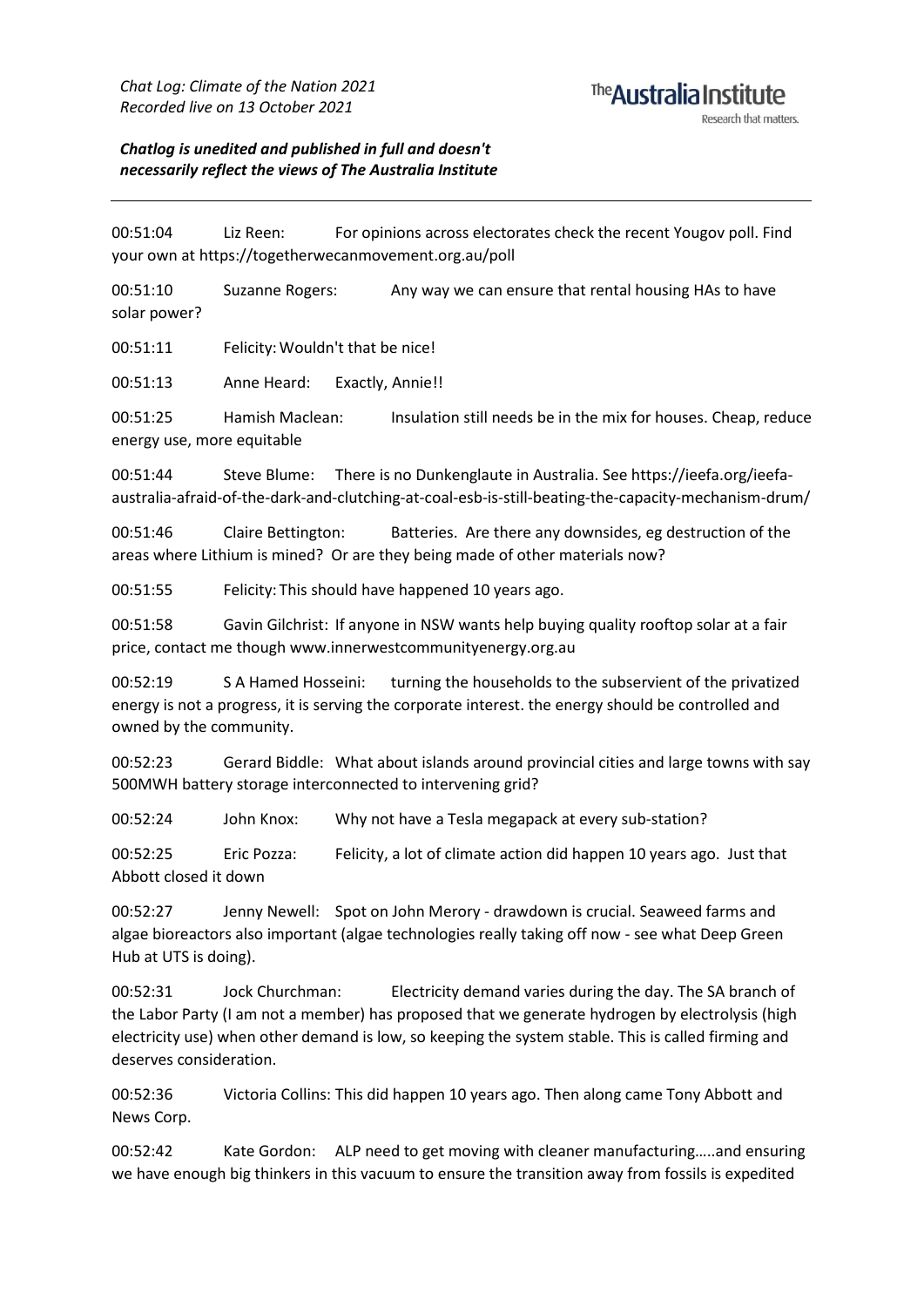*Chatlog is unedited and published in full and doesn't necessarily reflect the views of The Australia Institute*

to make up for the precious lost time politicising this critical issue. Do we need to attract more the likes of Saul Griffiths to get going?

00:52:53 Sandy Buck: wouldn't electrifying everything help the LNP? It will take a while to convert the country to renewable energy, therefore continued use of coal generated electricity!

00:52:55 Steve Blume: ALL technologies have environmental costs as does all human activity. Renewables decrease that, but cant be allowed to ignore environmental issues.

| 00:53:21 | Angela Michaelis:                                        | Jock Churchman, yes!                                                                                                                        |
|----------|----------------------------------------------------------|---------------------------------------------------------------------------------------------------------------------------------------------|
| 00:53:37 | Barry Traill:                                            | lost of words at BCA switchery                                                                                                              |
| 00:53:43 | Fred Engels:                                             | That will be Inp NBN policy!                                                                                                                |
| 00:53:50 | Sandy Buck:                                              | Must be the high qualt NBN                                                                                                                  |
| 00:53:54 | Victoria Collins: FTTP now! :)                           |                                                                                                                                             |
| 00:54:04 | <b>Burchell Wilson:</b><br>together by Access Economics: | There's actually no modelling detail in the BCA report put<br>https://www.bca.com.au/achieving net zero with more jobs and stronger regions |

00:54:21 Russell Scattergood: Malcolm Turnbull's NBN!

00:54:36 john merory: also a reduction of population and per capita consumption

00:54:56 Rod Holesgrove: I hope Labor will have a green and blue carbon store policies i.e policies to prevent land and marine habitat loss as well as vegetation restoration - a win win for climate , biodiversity , fresh water etc

00:55:30 Lois Levy: What plans does Labor have for a fair transition from coal, oil and gas to renewables?

00:55:39 Steve Blume: https://www.crikey.com.au/newsletter/11-10-21/?

00:55:55 Jen Sinclair: Fossil fuel industries will do WHATEVER it takes to hold on to power including holding democracy hostage and spreading lies through whatever media possible. They need reigning in.

00:56:10 Rowan Rafferty: If we are seeing changes in policy that's good. Don't expect to see the RW "modelling" it will remain election strategy …. until after the election. Sans Policy.

00:56:42 John Englart: 34 nations have now signed Global Methane Pledge initiated by US & Europe as at 11 October. Australia is not one of them.

https://takvera.blogspot.com/2021/09/global-methane-pledge-aims-for-30.html

00:56:44 Suzanne Rogers: integrity YES. Ability to trust our so called leaders would be lovely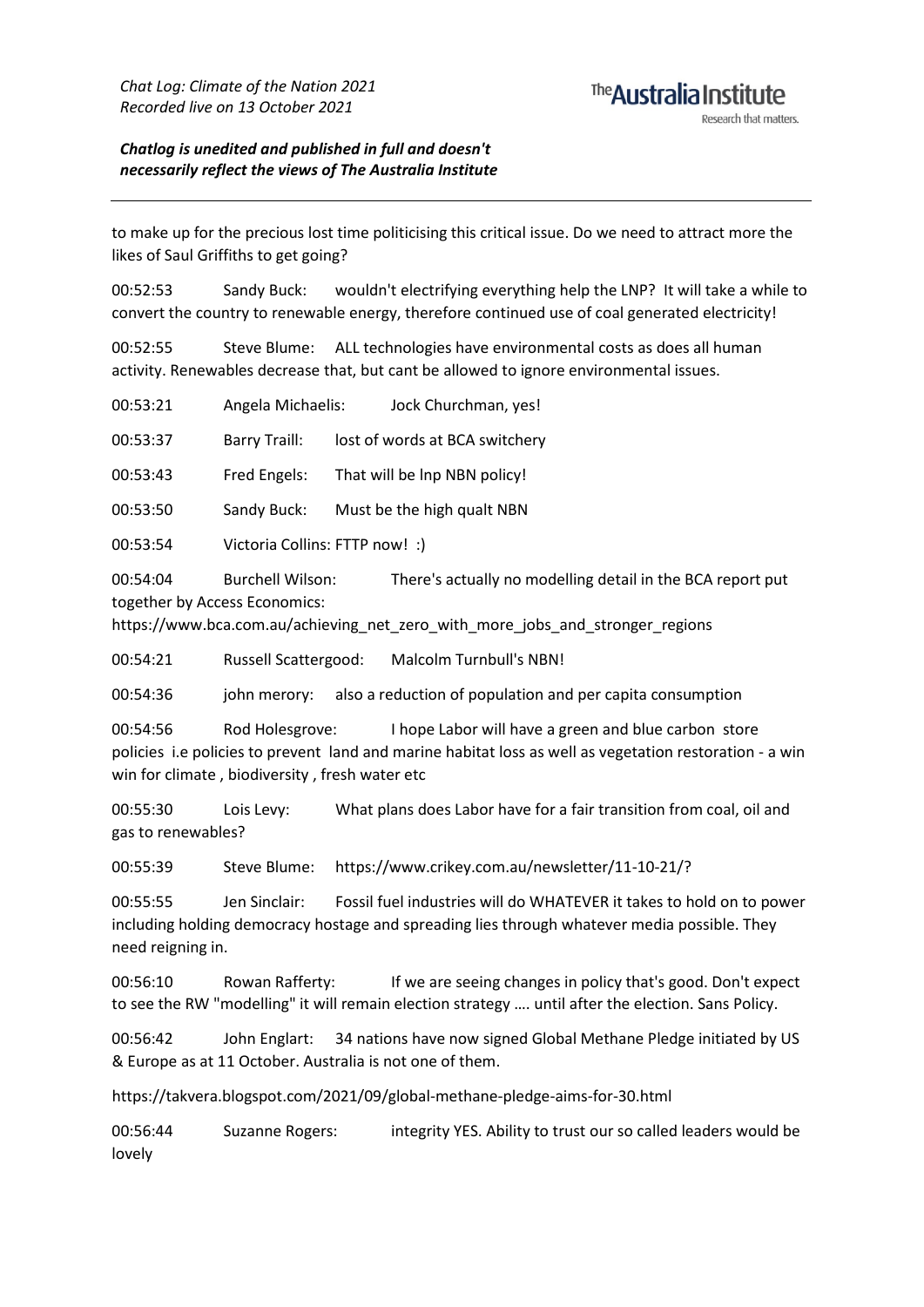#### <sup>The</sup> Australia Institute Research that matters

*Chatlog is unedited and published in full and doesn't necessarily reflect the views of The Australia Institute*

00:56:47 Ros Blackwood: Integrity is also stopping export of FF

00:56:56 Steve Blume: CCS & gas is at the core of the BCA - its zombie technology

00:57:06 Kate Gordon: We need to change the conversation from the loss of jobs in fossils to the opportunities offered by renewables……

00:57:10 Victoria Collins: The BCA need to say openly that Coal needs to be retired.

00:57:27 Angela Michaelis: Yes Ros Blackwood!

00:57:31 Jen Sinclair: Agree Victoria

00:57:52 Janelle Speight: How about rotating panel of Scientist advising Government on permanent basis on these topics especially with development. We seem to have plenty of lawyers and business people in politics but not enough diversity with STEM/STEAM groups. Also not be able to take things to court constantly until it is over thrown in favour of development at the cost of bushland, flora, fauna and climate impact.

00:57:57 Shobha Varkey: Yes!

00:58:10 Kate Gordon: And yes again!

00:58:23 Lois Levy: I see the Murdoch media after a brief flurry on renewables are now promoting nuclear power. How does the Labor Party view this?

00:58:31 Gill King: Glad to hear Chris Bowen willing to work with BCA despite being late to the party - but Is ALP willing to take the community's lead and stop making climate action a partisan political issue and instead call for everyone to work together - just like on issues like national security and COVID? WW2 and early response to COVID are excellent examples of how much can be achieved in extremely short time. (my Q in the Q&A)

00:58:31 Claire Bettington: Murdoch is a blight on our planet

00:58:33 Annie Mcloughlin: Obviously and election is here and the falsely dressed have arrived again

00:58:38 Jenny Backholer: Agree with Fred Engels. How about Chris Bowen attend Glasgow using his parliamentary travel allowance to show the ALP is fair dinkum about this. Time for the ALP to demonstrate some leadership rather than just waiting for the Coal-ition to stuff up further.

00:58:43 Gerard Biddle: Gerry Biddle to everyone: what can be done about highlighting the conflicts of interest of Palmer Angus Taylor, Matt Canavan and their coal interests?

00:58:47 Diana Beere: Disinformation has been hugely problematic, and it still is!

00:58:47 Felicity: I want to hear MPs saying what it will cost if we DON'T stop using fossil fuels!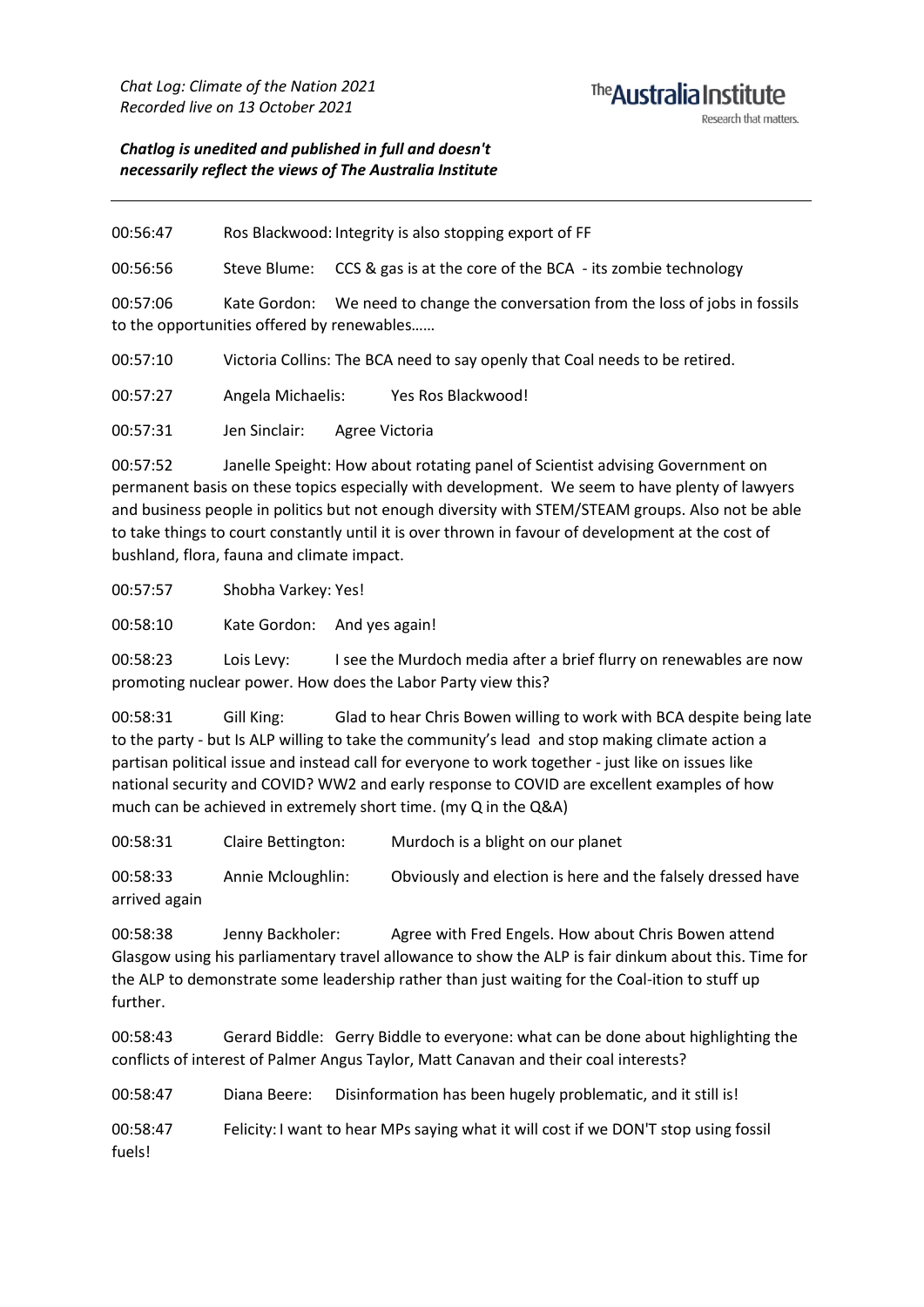#### <sup>The</sup> Australia Institute Research that matters

#### *Chatlog is unedited and published in full and doesn't necessarily reflect the views of The Australia Institute*

00:58:51 Eric Pozza: Ebony, there aren't many conflicting opinions if you go to reliable scientific sites, CSIRO, ANU, NASA etc

00:58:53 Victoria Collins: Jen Sinclair, if the BCA did that there would be a paradigm shift in Australia.

00:58:58 Wendy Cox: Newscorp opinion commentators won't change though eg Bolt

00:59:16 Ros Blackwood: Yes Shoba

00:59:19 Steve Blume: @Janelle Speight We had one called the Climate Change Council. We also have a Climate Change Authority - with Grant King as Chair!

00:59:23 Wendy Cox: Where's our Fed ICAC?

00:59:42 Leonie Lane: Fantastic to hear about 1bn investment by Twiggy Forrest in green hydrogen manufacturing centre in Central Queensland!

00:59:45 Denise Salvestro: Bolt said he would walk....hopefully he keeps his promise!

00:59:45 Suzanne Rogers: Newscorp needs less attention b/c excel at manipulation, gaslighting and fake news.

00:59:50 Jen Sinclair: Clive Palmer is a blight on democracy and effective climate policy

00:59:52 Gregory Olsen: Gotta go. I'll view the recording. Thanx TAI!

01:00:08 Rowan Rafferty: Absolutely Leonie Lane

01:00:09 Annie Mcloughlin: Low literacy levels in the general Australian population will mean information must be put in more ways than reports etc

01:00:18 Eric Pozza: Chris great yes call ouit misinformation

01:00:19 jennifer manson: Newscorp wants to make money and it's finally realised that most people want climate issues addressed. Only populists can make lots of money from the bulk of the population

01:00:33 Felicity: Clive Palmer is a poisonous monster!

01:00:35 Lorraine Tighe: It should be illegal to spread disinformation in election campaigns and adverts

01:00:40 Andrew Holliday: Newscorp will keep Bolt etc to 'prove' their independence and impartiality - he'll be their token 'nutjob' in the same way Philip Adams was their (his description) 'token lefty'.

01:00:49 john merory: global emancipation of girls and women, being much tougher on harassment and bullying, allowing women control of their bodies , fertility and education, job and career choices, etc will reduce population and increase expertise.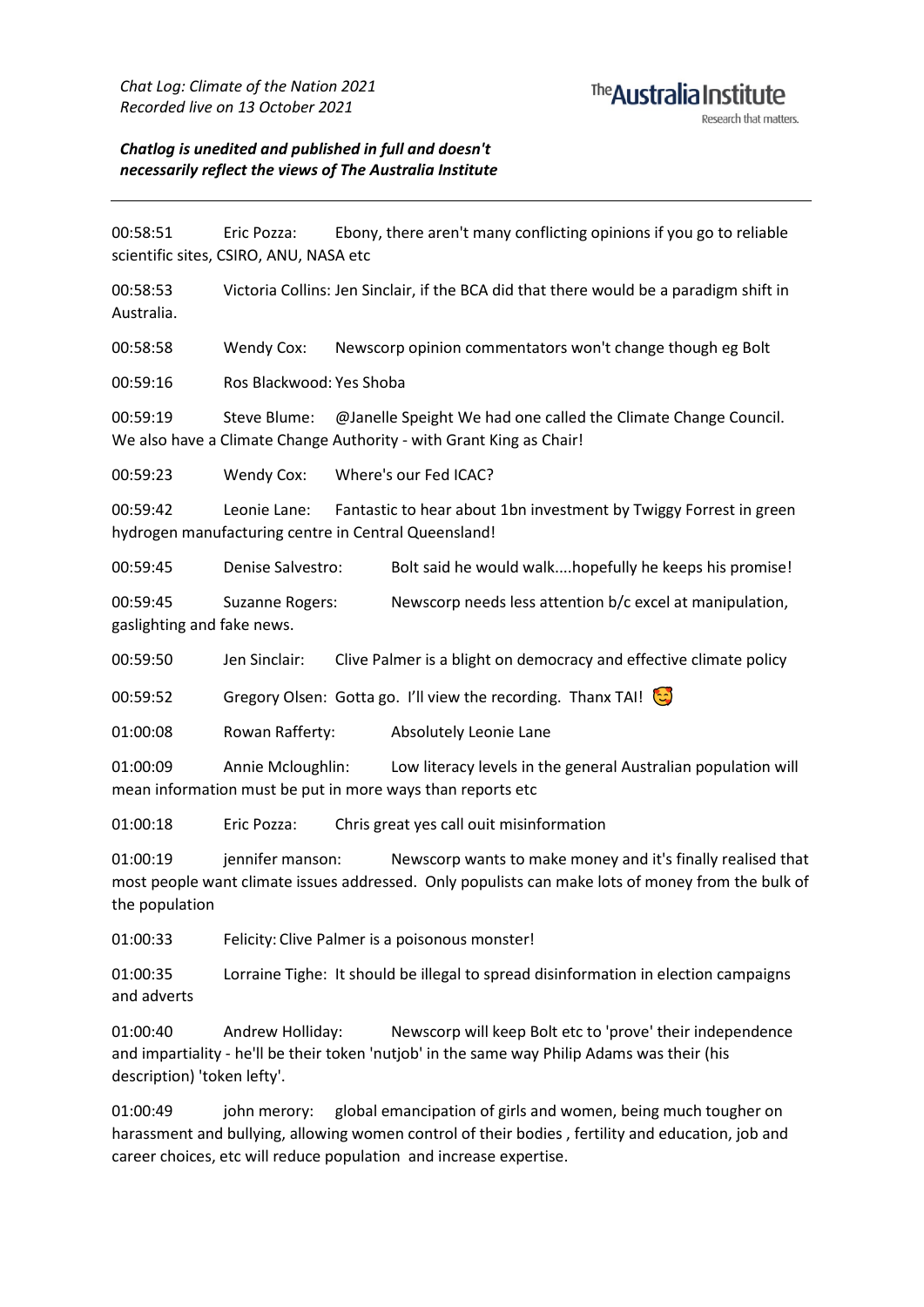#### <sup>The</sup> Australia Institute Research that matters

#### *Chatlog is unedited and published in full and doesn't necessarily reflect the views of The Australia Institute*

01:00:53 Victoria Collins: Clive Palmer is a toxic emission!

01:01:01 Merah Hashmi: pretty sure the first question is about fossil fuel donations to ALP?

01:01:07 Eric Pozza: Chris having problems with our \$55b NBN?

01:01:16 Claire Bettington: THANK YOU MALCOLM TURNBULL FOR A 3RD RATE NBN!

01:01:23 Steve Blume: Chris and others will be on the Smart Energy Council Global Race to Zero next week https://smartenergy.org.au/global-race-to-zero-summit/

01:01:33 Richard Tuffin: One issue about calling out mis-information on Facebook is that by doing so, you're amplifying the message amongst your social network.

Bit of a tricky one there.

01:01:34 Jen Sinclair: Agree Lorraine. Stronger laws to protect and strengthen democracy urgently needed.

01:01:41 Andrew Holliday: For democracy to work, voters have to be informed. How can that sit with allowing lies in election campaigns - the process by which voters are informed?

01:01:50 S A Hamed Hosseini: could you please fellows read my question in Q&A and if you like it please then LIKE to raise it?

01:02:00 pam stagg: Victoria Collins, GOLD!!!

01:02:02 Diana Beere: Every time you correct disinformation in social media, you're actually spreading that material further. Better to post the positive stuff and keep that in front of people's faces instead. Just ignore the disinformation! (I know it's heard!).

01:02:20 Diana Beere: Hard, not heard

01:02:30 Ros Blackwood: We need legislation for the far more ambitious targets by 2030

01:02:36 Jen Sinclair: Great suggestion Diana. Agree. More positive news needed to change the conversation.

01:02:36 David James: come on ALP and either poo of get off the potty. What is alp figure for 2030-5, cough it up or get bypassed by the Libs. david james

01:02:36 Fred Sim: Why re-invent the wheel when you could introduce Zali's bill??

01:02:58 Jenny Dibley: I thought News Corp said it was toning down its messaging re CC in a two week campaign before COP. What will the messaging be after COP?

01:03:07 Beverley May: Exactly Fred! Work as a team!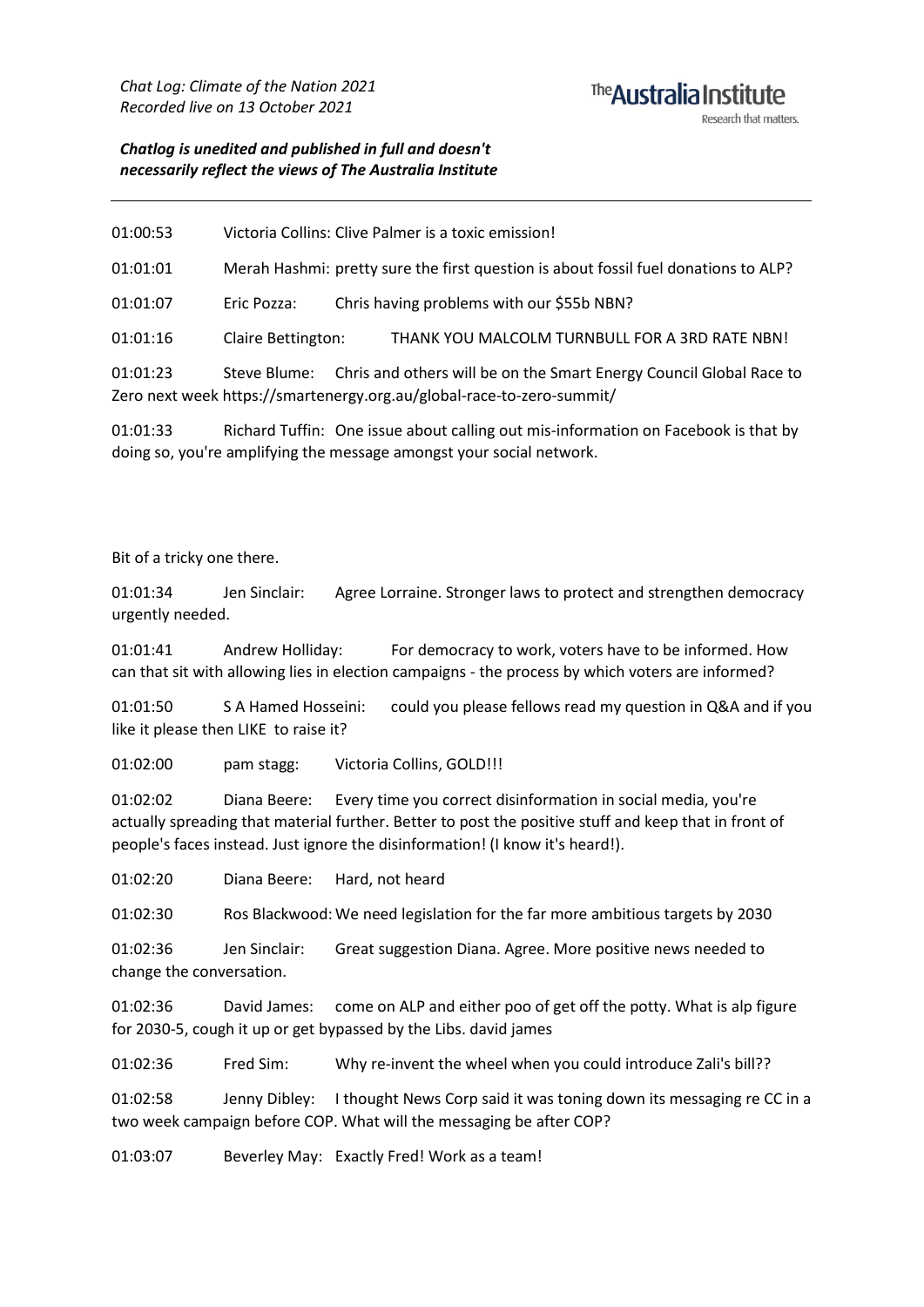### The Australia Institute Research that matters.

### *Chatlog is unedited and published in full and doesn't necessarily reflect the views of The Australia Institute*

| 01:03:09                                                                                                                                                                                                                                                                                                                                                                                                        | Claire Bettington:                                                                                                                                                                   |                                                                           | SUE HER! WORST ENVIRO MINISTER EVER!!!                               |  |  |
|-----------------------------------------------------------------------------------------------------------------------------------------------------------------------------------------------------------------------------------------------------------------------------------------------------------------------------------------------------------------------------------------------------------------|--------------------------------------------------------------------------------------------------------------------------------------------------------------------------------------|---------------------------------------------------------------------------|----------------------------------------------------------------------|--|--|
| 01:03:34                                                                                                                                                                                                                                                                                                                                                                                                        | Fred Sim:                                                                                                                                                                            |                                                                           | Good legislation is good legislation regardless of who introduces it |  |  |
| 01:03:44                                                                                                                                                                                                                                                                                                                                                                                                        | Shobha Varkey: Yes about tine to change the federal government. Let's vote for it!                                                                                                   |                                                                           |                                                                      |  |  |
| Claudia Caliari: Climate Action stops at the politic level. Solutions are available. This<br>01:03:44<br>delay in the transition is increasing exponentially the social inequality in Australia and the lack of<br>transparency in the political sector is the biggest barrier! How can the politicians represent the<br>transition needed instead of the lobbyist desires when new "developments" are planned? |                                                                                                                                                                                      |                                                                           |                                                                      |  |  |
| 01:03:50                                                                                                                                                                                                                                                                                                                                                                                                        | Shobha Varkey: Time                                                                                                                                                                  |                                                                           |                                                                      |  |  |
| 01:03:53                                                                                                                                                                                                                                                                                                                                                                                                        | Victoria Collins: Sussan Ley is the Anti Environment Minister!                                                                                                                       |                                                                           |                                                                      |  |  |
| 01:04:00                                                                                                                                                                                                                                                                                                                                                                                                        | Denise Salvestro:                                                                                                                                                                    |                                                                           | Agree!                                                               |  |  |
| 01:04:06<br>continue                                                                                                                                                                                                                                                                                                                                                                                            | Rowan Rafferty:                                                                                                                                                                      |                                                                           | The message needs to be "Transition" otherwise, the BS will          |  |  |
| 01:04:09                                                                                                                                                                                                                                                                                                                                                                                                        | Ann Wigglesworth:<br>I agree, I was expected to see national statistics about the<br>population's attitudes to climate change.                                                       |                                                                           |                                                                      |  |  |
| 01:04:17                                                                                                                                                                                                                                                                                                                                                                                                        | <b>Wendy Cox:</b>                                                                                                                                                                    |                                                                           | Transition or suffer the fate of the killer chooks                   |  |  |
| 01:04:25<br>Nina Heymanson:<br>If you're interested in jobs transition plans, there a question<br>in Q&A to bump up                                                                                                                                                                                                                                                                                             |                                                                                                                                                                                      |                                                                           |                                                                      |  |  |
| 01:04:31                                                                                                                                                                                                                                                                                                                                                                                                        | Noel Willis:                                                                                                                                                                         |                                                                           | Good points Richie!                                                  |  |  |
| 01:04:51<br>proposed Climate Bill, no?                                                                                                                                                                                                                                                                                                                                                                          | Jay Wilson:                                                                                                                                                                          | At the very least, Minister Chris should at least let Zali co-sponsor his |                                                                      |  |  |
| 01:04:53                                                                                                                                                                                                                                                                                                                                                                                                        | Claire Bettington:                                                                                                                                                                   |                                                                           | ANGUS TAYLOR - 1ST CANDIDATE FOR A FEDERAL ICAC!!!                   |  |  |
| 01:05:00<br>the taxpayer.                                                                                                                                                                                                                                                                                                                                                                                       | jennifer manson:<br>It's worth remembering that Susan Ley was removed using<br>taxpayer money to travel to Qld to buy a unit for herself. She acts in her own interests not those of |                                                                           |                                                                      |  |  |
| Darryl Fallow: The government won't enact the Safeguard Mechanism! Ask for<br>01:05:47<br>higher emission levels and it will be granted.                                                                                                                                                                                                                                                                        |                                                                                                                                                                                      |                                                                           |                                                                      |  |  |
| 01:05:54                                                                                                                                                                                                                                                                                                                                                                                                        |                                                                                                                                                                                      |                                                                           | Beverley May: A logical proposal Jay. Well said.                     |  |  |
| 01:05:57                                                                                                                                                                                                                                                                                                                                                                                                        | Anne Heard:                                                                                                                                                                          |                                                                           | Safeguards Policy = no more fossil fuels                             |  |  |
| 01:05:59                                                                                                                                                                                                                                                                                                                                                                                                        | Jo-Anne Bulmer:                                                                                                                                                                      |                                                                           | The chooks next door just had a bit to say, here on                  |  |  |

Yugambeh country. Just coincidence I'm sure

01:05:59 Glenn Atkinson:Grassroots Vote Angus Out movement may just be successful.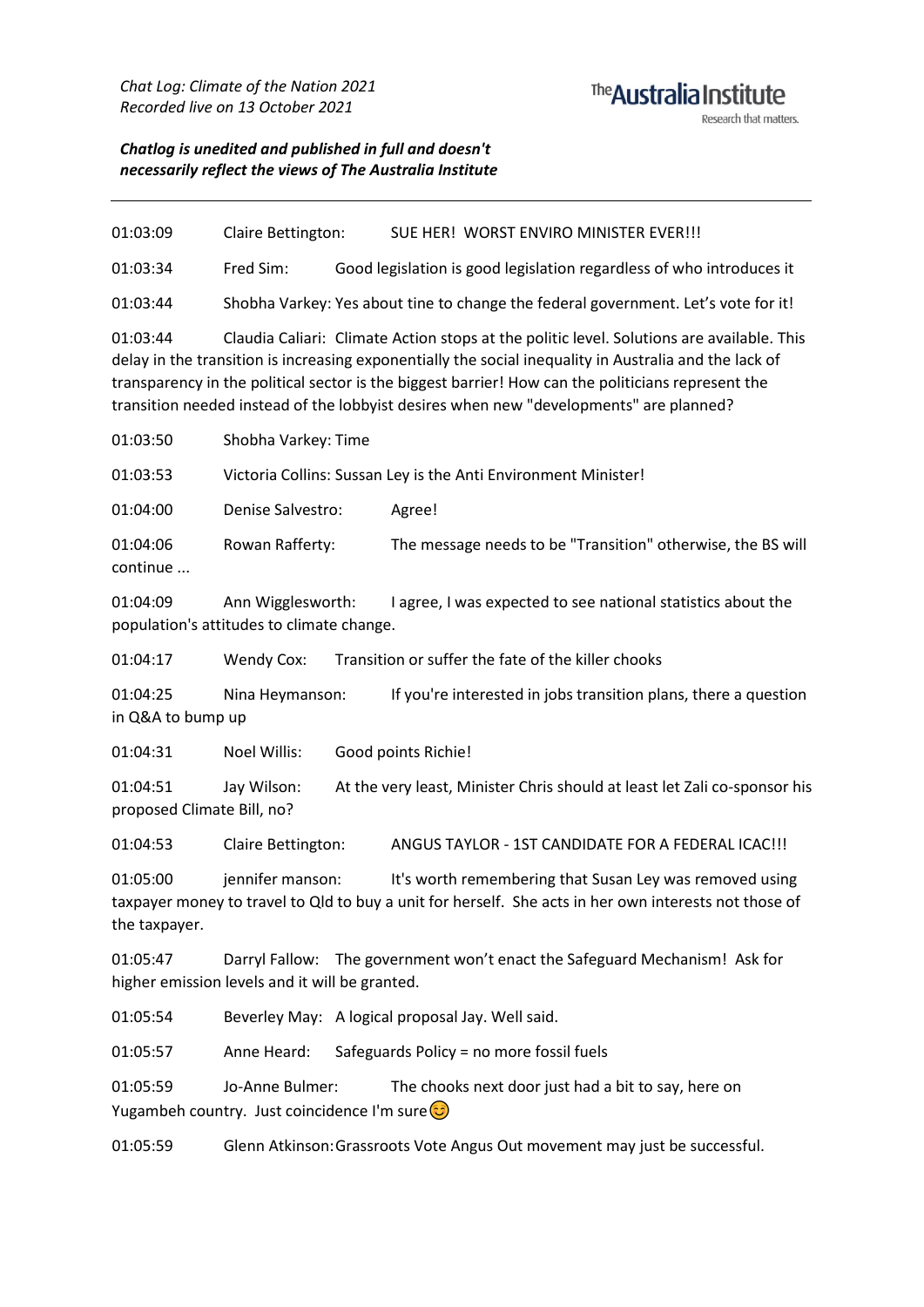#### *Chatlog is unedited and published in full and doesn't necessarily reflect the views of The Australia Institute*

01:06:17 Victoria Collins: Australians WILL be paying a Carbon Tax when other countries put tariffs on our goods.

01:06:25 Steve Sherry: Bridget McKenzie, another one bought back from Coventry by Morrison.

01:06:28 Stephen Young:Why has Ebony avoided asking the top up-voted question "Can we take Labor's policies on climate action seriously as long as the ALP continues to receive donations from fossil fuel interests?"

01:06:43 Helen Reynolds: I can hear your chooks again Richie…they are definitely supporting the call for net zero !

01:06:52 Allan Evans: Well said Victoria we will pay a tax that goes off shore.

01:06:54 Ros Blackwood: Totally Richie

01:07:44 Peter Tait: Sorry Chris,

01:07:49 Mark Kunach: With the rooftop solar tsunami of installation continuing it is clear many people know the advantages. We could build on that sentiment if we had more aggressive strategies to encourage EV purchases and more options from EV manufacturers. Make EVs cheaper and tax polluting ICE cars. Plus, EV batteries and home solar charging has many advantages. Even better if we manufactured the batteries here.

01:08:01 Anne Heard: Oh, yeah, that would be the gas we largely export!!

01:08:11 Peter Tait: Actions shout louder than passion ...

01:08:12 Claire Bettington: NO FRACKING, EVER! David Suzuki said that Gas fracking is the STUPIDEST industry ever invented. Use CONVENTIONAL gas, not FRACKED gas!

01:08:21 Fred Sim: But there is no need to build new gas or coal facilities, just cap existing ones

01:08:23 John Knox: Electrifying everything releases fossil gas for use in gas powered stations

01:08:26 Diana Beere: But we don't need to extract MORE gas!

01:08:32 Rod Holesgrove: Richie — we cannot ignore protecting and restoring green and blue carbon stores - a win win for climate , biodiversity , fresh water etc

01:08:32 Allan Evans: No new gas is needed. Australia has a surplus we prioritise exports for profits to the few.

01:08:33 Darryl Fallow: Bob Douglas's question not raised either.

01:08:38 Felicity:Deniers should be held responsible for the CO2 emissions they are causing and the damage it is causing.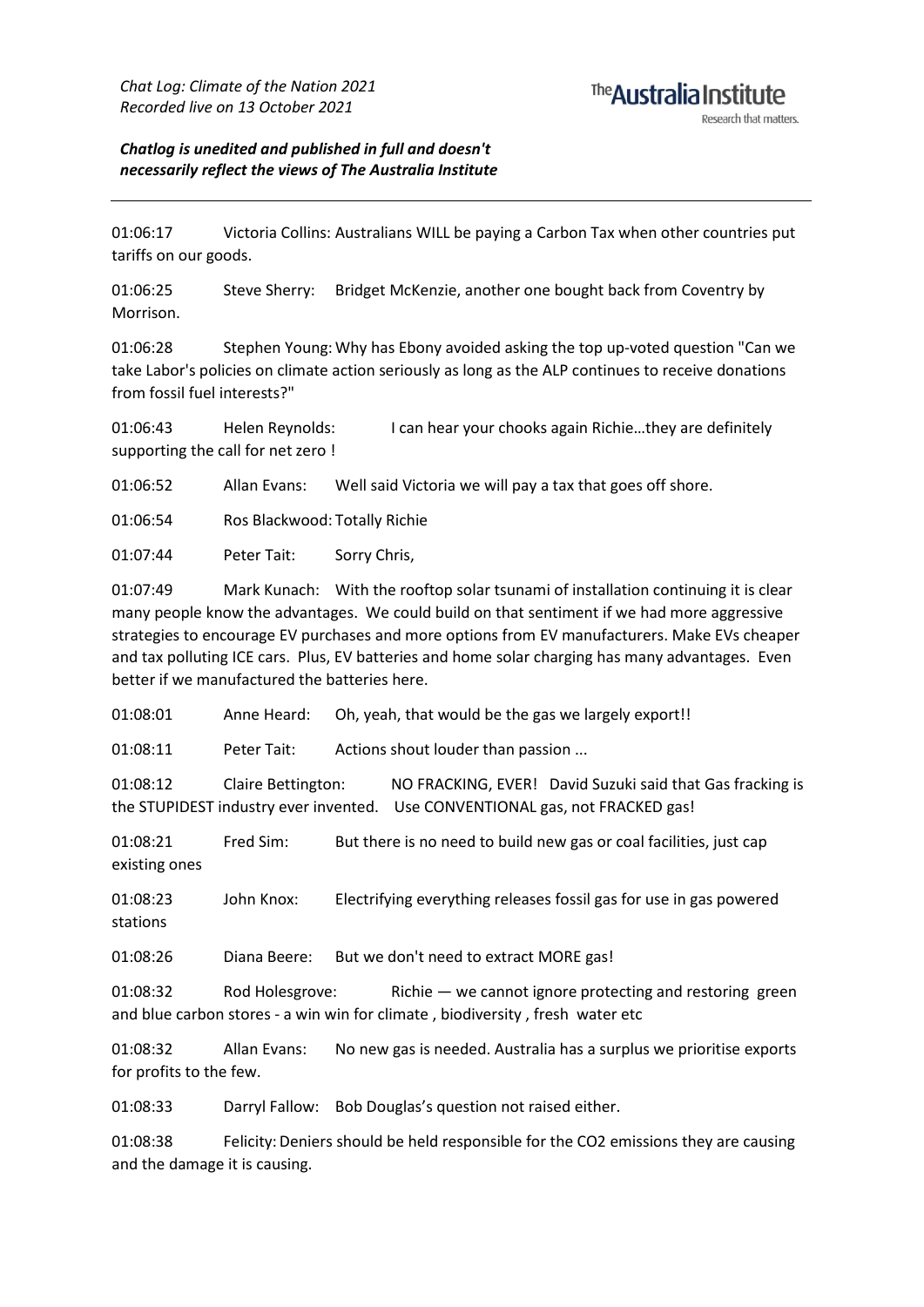#### <sup>The</sup> Australia Institute Research that matters

*Chatlog is unedited and published in full and doesn't necessarily reflect the views of The Australia Institute*

01:08:40 Valerie Bosher: Val Bosher NO one is suggesting turn off coal or gas tomorrow!!!

01:08:41 Wendy Cox: Let's support traditional owners

01:09:00 Rowan White: "lower carbon" gas give me a break

01:09:02 Peter Tait: If mining and extraction can never be taken yout, why explore?

01:09:03 Jo-Anne Bulmer: I don't buy that Chris.

01:09:04 Rhydian Cowley: Lower carbon gas? pfffft

01:09:04 Kate Wylie: Gas means more carbon dioxide and more methane in the atmosphere - Labor you have to say no to it across the board. Beetaloo is a mistake

01:09:09 Donna Bagnall: Batteries can now do that firming role. No need for gas in the electricity system.

01:09:09 Helen Reynolds: You should be opposed to gas exploration !

01:09:17 Claire Bettington: What about Fugitive Emissions, even from exploration wells? Methane is such a powerful GHG, far worse than CO2!!!

01:09:19 Judith Gamper: from Judith - I have heard/read from reputable sources WE DO NOT NEED MORE GAS!

01:09:20 Felicity:We do not need gas now! We have big batteries for instant power.

01:09:21 John Englart: Chris is right we will need gas peakers for short to medium term, but that doesn't mean we need any new gas. IEA says we need to stop all new coal, gas projects. Labor still supports gas expansion

01:09:22 Sandy Buck: beetaloo involve water tables and destruction of land

01:09:25 Jo-Anne Bulmer: I don't buy that Chris. We already have enough gas.

01:09:26 Sue Dixon: Please answer the question re Labor accepting donations from fossil fuel companies

01:09:31 Kylie McIntosh: Agree Kate Wylie

01:09:45 Jenita Enevoldsen: On GAS: Will you commit to turning off subsidies to fossil fuels today Chris, If you are committed to an all electric nation?

01:09:47 Rhydian Cowley: lower carbon or not, gas means emissions. We can't have new gas

01:09:49 David James: What a cop out on NT fracking. very poor.

01:09:54 Alexander Marks: Dividing and conquering indigenous owners is not an admirable strategy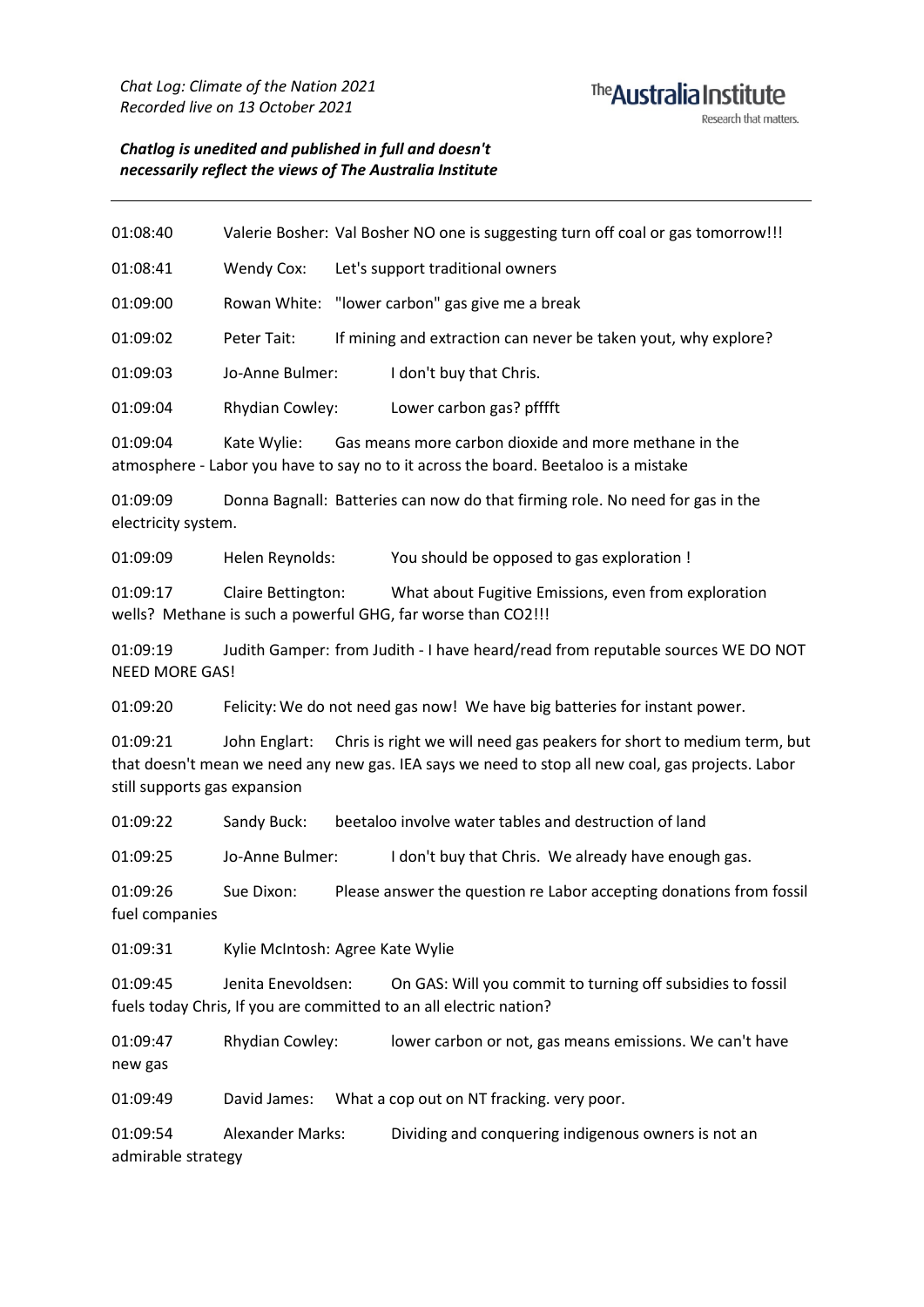# <sup>The</sup> Australia Institute

#### *Chatlog is unedited and published in full and doesn't necessarily reflect the views of The Australia Institute*

01:09:55 Aaron Robinson: You keep coal as you transition. Advocacy for fracking puts you in the same boat as the Libs.

01:10:01 Nick Abel: Chris Bowen says we need gas for the transition to renewables, but most gas produced here is exported and burnt overseas. Stop doing that and we don't need to open new gas fields. Nick

01:10:01 Andrew Holliday: Ebony is risking her street-cred big time by avoiding the key questions...

01:10:01 Sharee McCammon: ALP support of Bettaloo shows that they still serve their fossil fuel donors, not us

01:10:07 Richard Tuffin: Sorry but even allow exploration at Beetaloo is disgraceful>

We should start treating gas like coal and look to remove it asap from our power sources and export markets

01:10:08 Alexander Marks: We should be looking to renewable energy exports in the Northern Territory instead of fracking!

01:10:12 Kylie McIntosh: What is low carbon gas??

01:10:22 Suzanne Rogers: We have global contracts that do not look after Australia's needs as a priority :(

01:10:23 Felicity:NO TO GAS!!!!

01:10:27 Claire Bettington: The Beetrooter et al: the TAIL wagging the DOG

01:10:39 Jo-Anne Bulmer: NO NEW GAS

01:10:43 Barbara Lyle: I fear that the Nats have decided to flex their muscles and are holding Australia to ransom.

01:10:47 Jill Murray: The strength of these responses to continued gas exploration suggest that the current policies might be making Labor less electable than they would otherwise be.

01:10:51 Noel Willis: Don't expect an answer Kylie..

01:10:53 Chris Biggar: Low carbon gas is less CO2 scrubbing required

01:11:00 Stephen Young: Make Labor better. Vote 1 Greens.

01:11:00 Darryl Fallow: Agree about Beetaloo - we don't need this!

01:11:01 Anne Heard: GS = Great Australian Lie

01:11:11 Sharee McCammon: Please ask Chris Bowen if ALP will stop accepting donations from the fossil fuel industry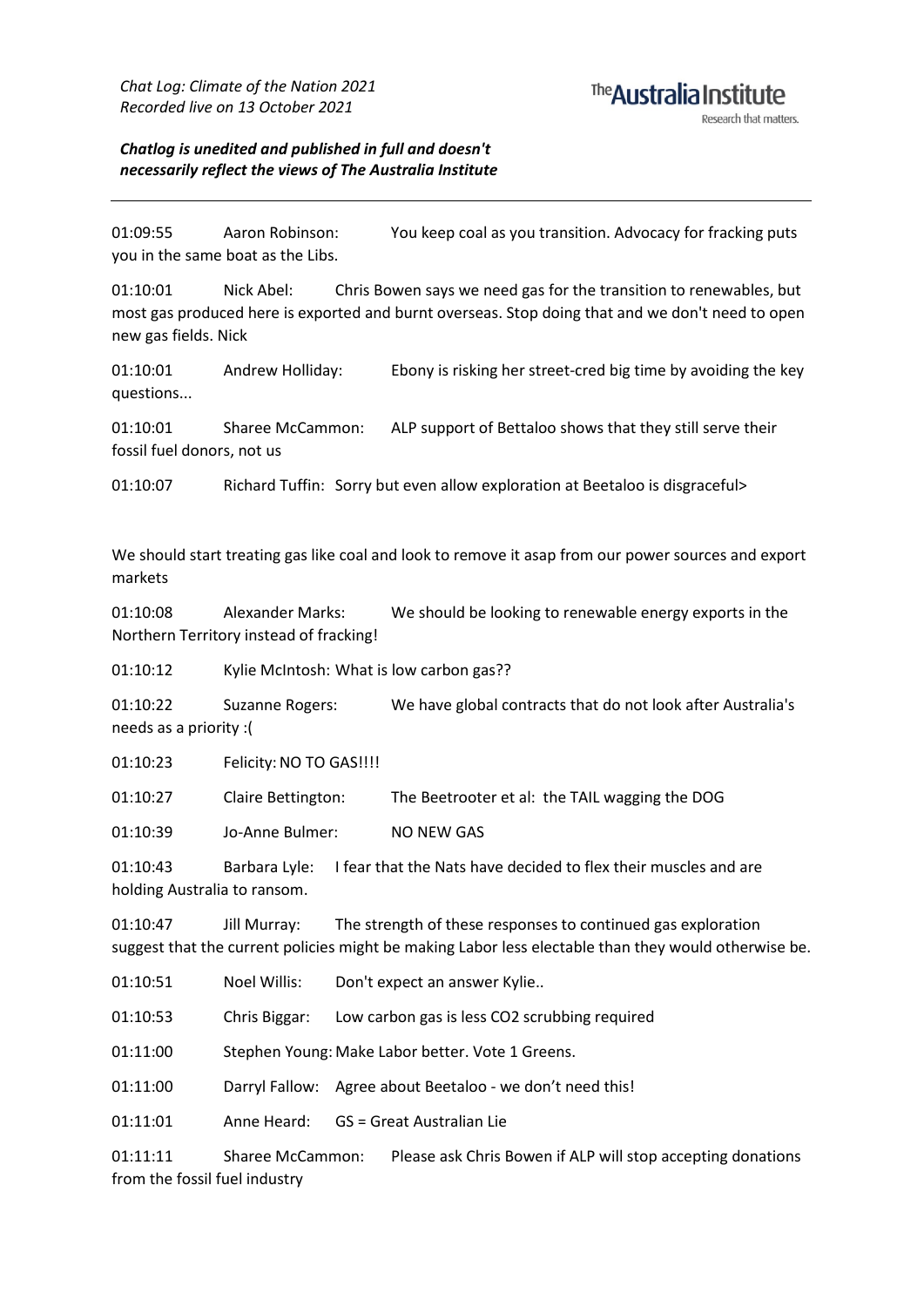#### <sup>The</sup> Australia Institute Research that matters

*Chatlog is unedited and published in full and doesn't necessarily reflect the views of The Australia Institute*

01:11:13 Anne Heard: Oops, GAS

01:11:15 jennifer manson: Fracking risks our water and there's nothing more important than access to water in Australia

01:11:17 Joy Pegler: Lower Carbon presumably means higher methane content.

01:11:21 Sandy Buck: imagine if all the irrigation channels were covered in solar cells? reduce evap and generate electricity/

01:11:23 Sandra Macdonald: Chris Bowen, Labor has to do better on getting rid of gas sooner! I vote Chris!

01:11:24 Tam Doan: Hello everyone,I am writing here something that is not in the topic. some politicians make sure that they are chummy with Senior citizens groups. Give Federal money to build a BBQ here and there, zoom talking, come party, Volunteers Appreciation award Certificats, etc. These sweet seniors vote for them because that the names thye have heard their groups mention. All votes are equal, hence they are important. We should tak to any seniors about what we can do for a better climate.e

01:11:29 Ros Blackwood: Methane is also part of the problem and I do mean our obsession with beef in our teeth and pork on our fork. Please face this Australia

01:11:34 Allan Evans: Narrabri aaags exploration is a disaster in the making.

01:11:40 Denise Rawling:so good to see focus on regional australia in these policies - betrayal is not strong enough! lies and fear-mongering by those who should be their leaders. A disgrace.

01:11:41 Victoria Collins: 'This is a Solar Panel, Scott, don't be afraid of it!'

01:11:57 Darryl Fallow: Will Labor sign up to the Global Methane Pledge??

01:12:01 Felicity: WE HAVE MOVED ON FROM GAS.

01:12:21 Mark Kunach: We must stop burning coal, gas and oil; the sooner the better for the planet. A clear plan to transition and support the jobs lost, and train for the new ones in the renewables industries.

01:12:38 Matthew Ross: has there been a study of what warfare does to the environment and how it will effect climate change given the current events of the region are governments of Australia going to think about this has there been talks on this topics

01:12:44 Jo-Anne Bulmer: Traditional owners don't want exploration in the Beetaloo Basin and we don't need new gas. Is the ALP beholden to the gas industry.

01:12:47 Beverley May: NO NEW GAS! Not a gas-fired recovery. Take Chris' point that to transition current gas peaker plants will have a place - then ultimately to be retired. SA as a state leading the way to what is possible.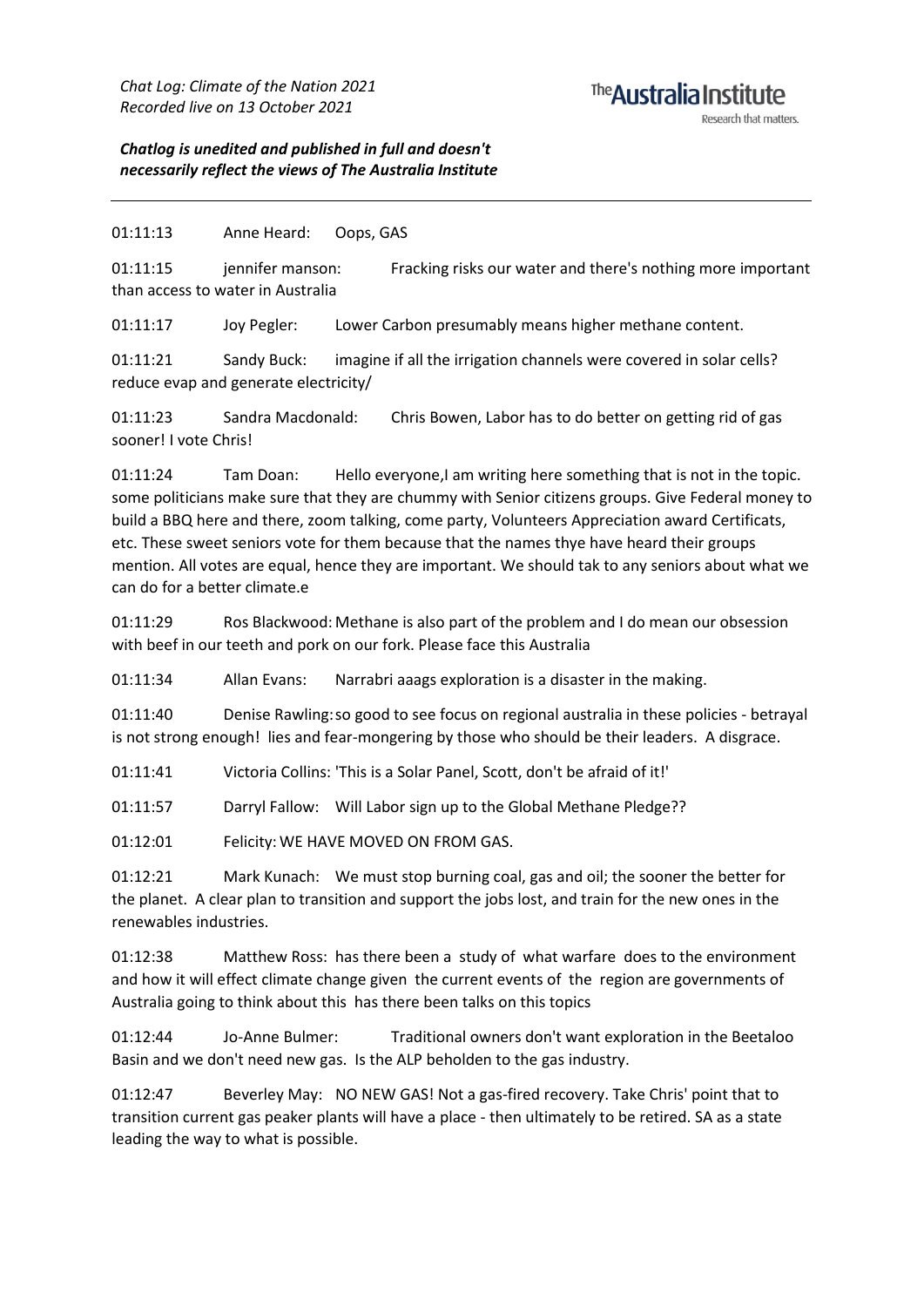#### <sup>The</sup> Australia Institute Research that matters

*Chatlog is unedited and published in full and doesn't necessarily reflect the views of The Australia Institute*

01:13:07 Victoria Collins: Methane is definitely a bigger problem than CO2. We need to acknowledge this. They are both a problem though.

01:13:10 Lindsay Ferguson: Dear Tam Doan, please check your ageism. People who don't bother to think about how they dispose their vote occur in all age groups. There are plenty of angry, stirred up Old People who will never vote conservative. I am case in point.

01:13:15 Eric Pozza: It's refreshing to hear a Labor pollie speaking straight and strong

01:13:20 Darryl Fallow: More Coal and Gas make net-zero by 2050 a fraud!

01:13:37 jennifer manson: Tam, you assume seniors are stupid.

01:13:38 Suzanne Rogers: Please do not clear trees (the most efficient oxygen creator) and environments for building wind and solar. Surely we can keep our bushlands and ecosystems as well as have renewable energy.

01:13:55 Jill Murray: Hydrogen is a gas. Sneaky but not technically untrue.

01:14:17 Jen Sinclair: Second that Suznne.

01:14:20 Fred Sim: So why do we support fracking and exploration in that area? Exploration = new, no?

01:14:22 Claire Bettington: Game of Mates: shovelling \$billions of public money to your mates & supporters.

01:14:26 Darryl Fallow: Can't argue with you Jill - H2 is a gas (at normal temps of course).

01:14:28 Wendy Cox: The chicken in the room is exports

01:14:29 Victoria Collins: The Kurri Kurri Gas Fired Power Station is just more pork barreling.

01:14:31 Clayton Drury: We have plenty of gas already. Why not reserve some for use here instead of exporting it? We should not be spending any more govt money on new gas infrastructure and discovery.

01:14:41 Jo-Anne Bulmer: ALP please declare you DON'T support exploration in

01:14:59 Frank Choy: Suzanne, we also need to plant more trees especially natives.

01:14:59 Gill King: We can achieve rapid transition that's needed - if have full-on commitment - WW2 and early response to COVID are excellent examples of how much can be achieved in extremely short time.

01:15:13 Anne Heard: Retrain the workforce

01:15:17 Chris Biggar: We need gas peakers - that is a fact, until they can run Hydrogen. That is what the weather tells us. Chris is spot on. Just having an emotional no gas viewpoint isn't helping.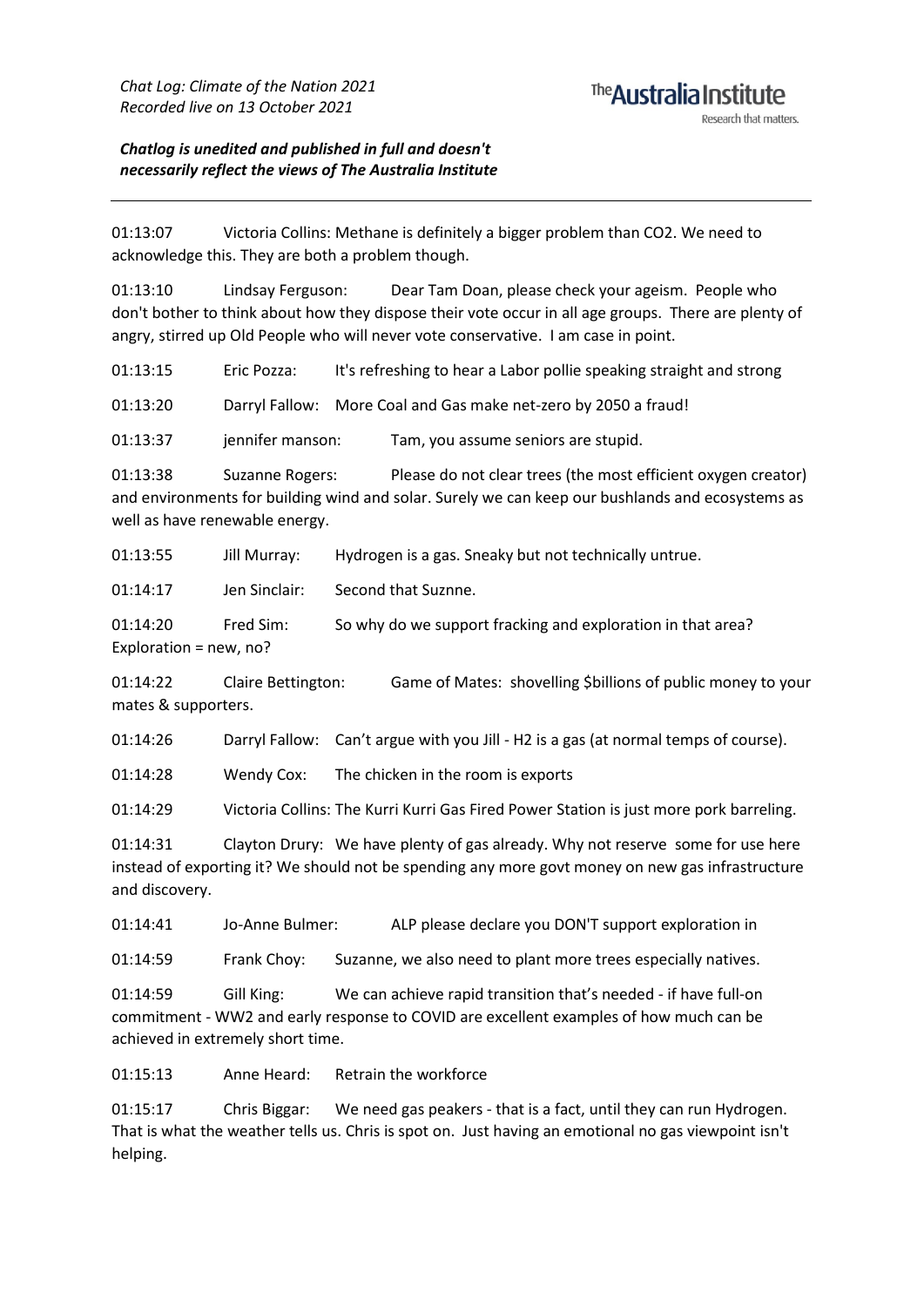#### *Chatlog is unedited and published in full and doesn't necessarily reflect the views of The Australia Institute*

01:15:34 Jo-Anne Bulmer: ALP supporting exploration in Beetaloo Basin is very suss. We don't new gas mining.

01:15:37 Victoria Collins: Agree Chris Biggar.

01:15:47 Anne Heard: Chris, domestic reservation policy federally would help

01:15:48 Noel Willis: Can we have a Greens climate spokesperson next, please?

01:16:02 Gavin Gilchrist: Chris: you were asked about no new coal mines, not whether you'd close existing mines

01:16:05 Jock Churchman: Nick is right. Don't export any natural gas! We could export green hydrogen instead.

01:16:07 Judith Gamper: fro Judith - excellent point Gill

01:16:07 Fred Sim: Someone mentioned yesterday at Poll Position about Nationalising Gas and then reducing it so we have direct control - thoughts?

01:16:11 Steve Blume: @Chris Biggar Not true that we need gas peakers.

01:16:25 Tam Doan: Lighterfootprints.org is to capign for the protection of Victorian Tall Forest. Please join in to get it happen. Light Footprints ahs been so busy with other tasks that his project has not been able to start. Please visit the website and read the Sept talk. We all need more hands and more minds

01:16:26 Donna Bagnall: Agree with Steve Blume.

01:16:26 Ros Blackwood: Is the money into investigating project of CFPStation in Collinsville code for the investment coorporations oversees. How criminal that we are involved in this fraud as the Aust public

01:16:29 Anne Heard: Fred, I agree 01:16:48 Steve Blume: @Chris Biggar and H2 as a fuel is a really bad expensive idea. 01:16:50 Wendy Cox: Chris Bowen we don't NEED gas peakers - @Steve Blume

01:16:56 Claire Bettington: Can we have Richard Denniss's analysis of the economics of the transition to a decarbonised Australia? Thanks.

01:17:06 Victoria Collins: Jobs Rich Renewables Rich. Sounds like a plan.

01:17:08 Joy Pegler: Methane in natural gas = 1 carbon atom, ethane = 2, propane = 3 and butane = 4.

01:17:18 Nick Gemmell: Need to adopt GREEN Mining! That is - Lithium. copper. etc. Then "manufacture" Lithium Batteries! N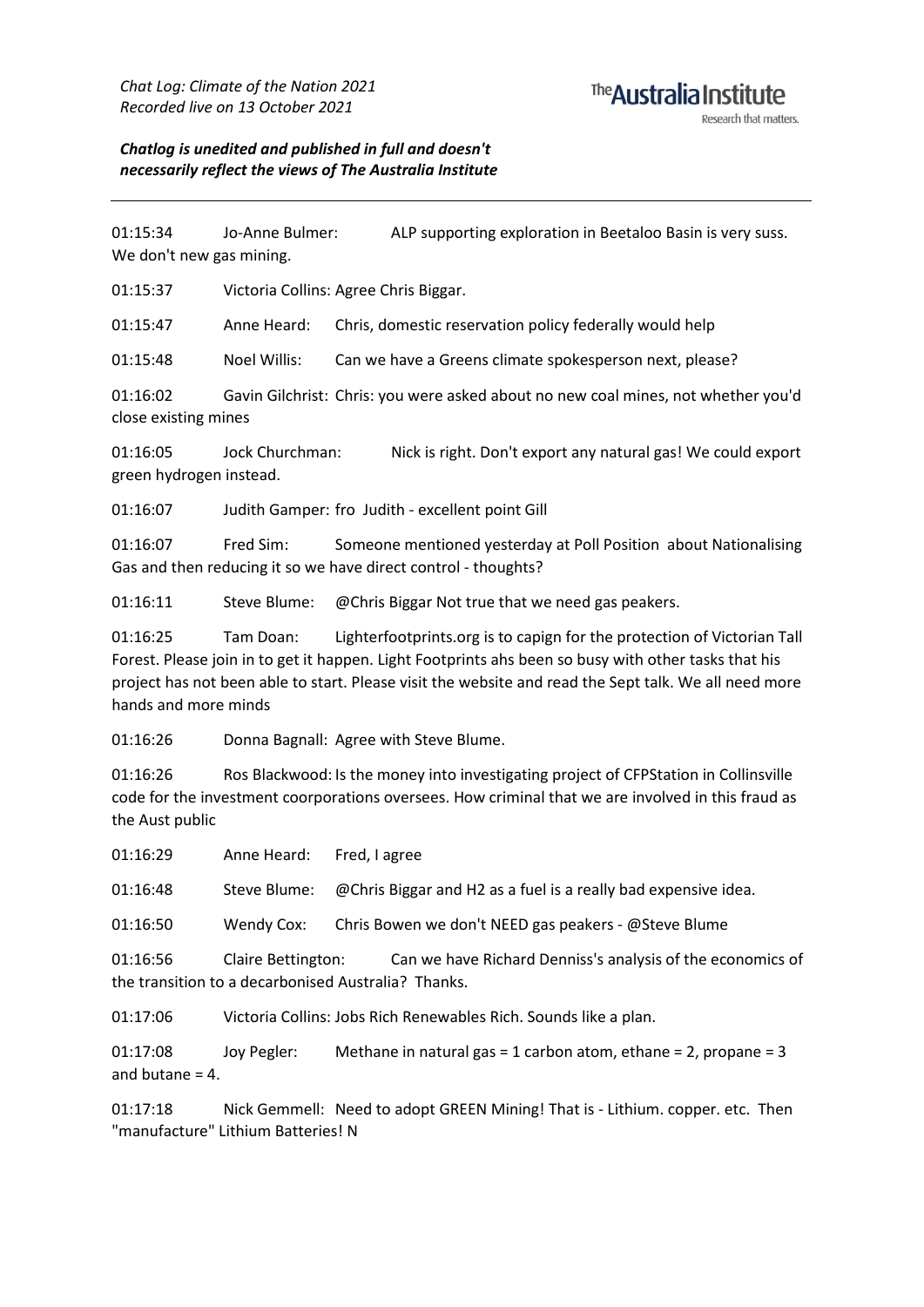*Chatlog is unedited and published in full and doesn't necessarily reflect the views of The Australia Institute*

01:17:37 S A Hamed Hosseini: **A** interestingly the question i raise about the politics behind this was avoided even if it was its turn since 7 min ago!

01:17:38 Mark Kunach: What happens to the stranded coal and gas assets when the cost to run the mines/generators becomes uneconomical. Who will pay to remediate these sites? Not the Public!!! We cannot have companies walk away from the mess. We already see some old CSG sites bleeding methane.

| 01:17:38 |                         | Steve Blume: Methane in fossil gas in Oz was ~96%                                                                                                                                                                                    |
|----------|-------------------------|--------------------------------------------------------------------------------------------------------------------------------------------------------------------------------------------------------------------------------------|
| 01:17:41 | Suzanne Rogers:         | Green roofing too please                                                                                                                                                                                                             |
| 01:17:49 | Anne Heard:             | Why imagine, Chris? Write the policy!!                                                                                                                                                                                               |
| 01:17:50 | Peter Sainsbury:        | yes but the mining and burning of coal kills people and also<br>makes them sick. they are dirty sources of fuel and represent an old way of doing business. by<br>continuing we are saying it is ok for people to get asthma and die |
| 01:17:53 | Kate Wylie:             | Thank you Australia Institute                                                                                                                                                                                                        |
| 01:18:03 | Ros Blackwood: Thnk you |                                                                                                                                                                                                                                      |
| 01:18:06 | Eric Pozza:             | thanks all. Great session again. And thanks to Chris.                                                                                                                                                                                |
| 01:18:08 | Claire Bettington:      | Dodged a bullet on the mining donations, Chris!                                                                                                                                                                                      |
| 01:18:11 | Barry Traill:           | Thnks TAI- quality event as always                                                                                                                                                                                                   |
| 01:18:12 | Suzanne Rogers:         | Thank you everyone                                                                                                                                                                                                                   |
|          |                         |                                                                                                                                                                                                                                      |

01:18:15 Tony Simons: Thanks for a great forum.

01:18:15 Rhiannon: Thanks to all for joining us today and for participating in the discussion on our most recent Climate of the Nation survey results, and Australia's climate action. You can access the report here: https://australiainstitute.org.au/report/climate-of-the-nation-2021/

For details about upcoming webinars and to book head to https://nb.tai.org.au/webinar\_series. At the bottom of the page you can also view our previous webinars in full if you missed any – today's webinar has been recorded and will be available at a later date.

Thanks again for joining us!

| 01:18:16 | Anne Heard: Thanks all.    |                                                                   |
|----------|----------------------------|-------------------------------------------------------------------|
| 01:18:16 |                            | Frank Freschi: Fantastic talk by Chris B and thanks to TAI again. |
| 01:18:16 |                            | Mark Kunach: We need to have an ongoing discussion!               |
| 01:18:18 | Fred Engels: Thanks All!!! |                                                                   |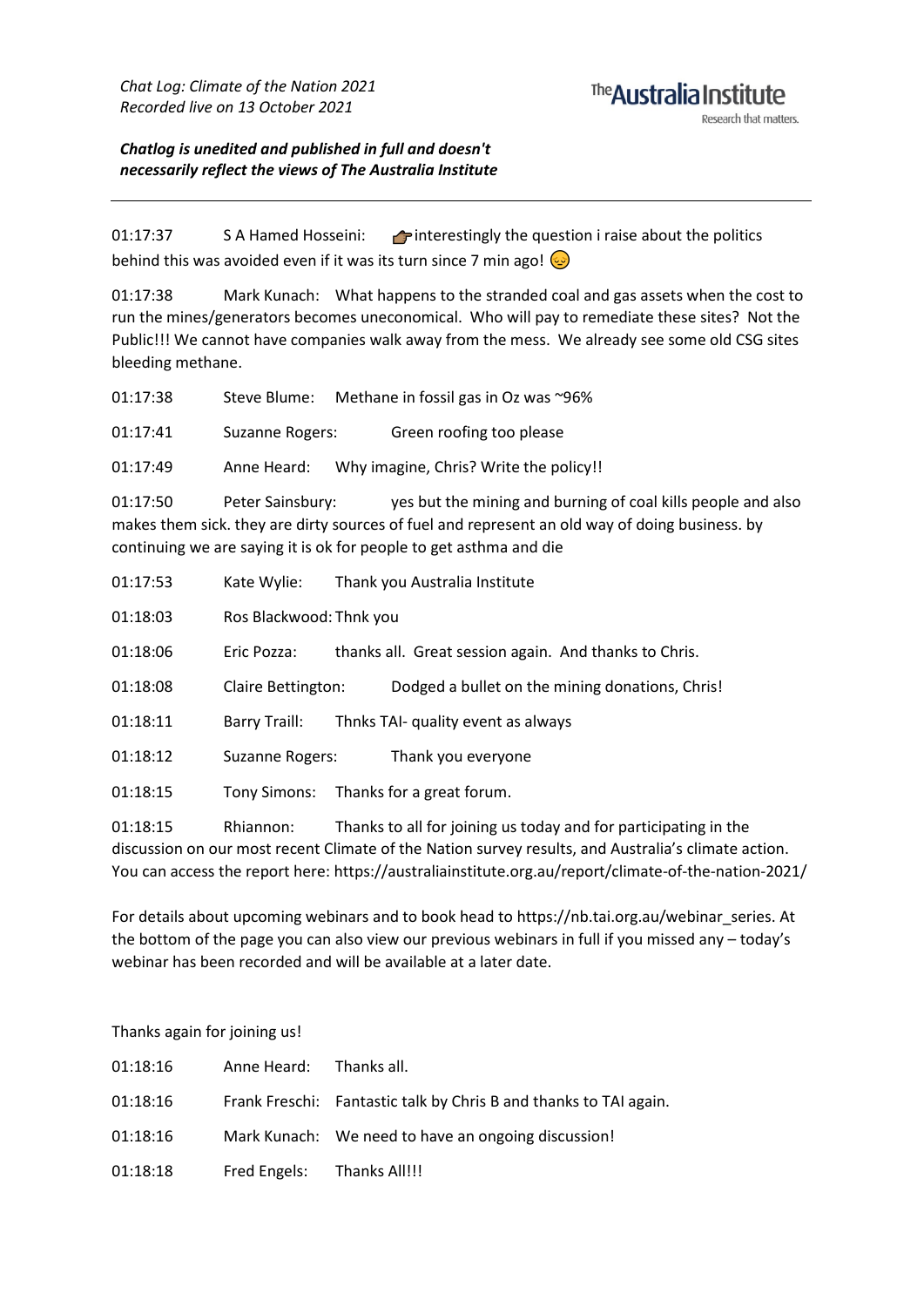## The Australia Institute Research that matters.

#### *Chatlog is unedited and published in full and doesn't necessarily reflect the views of The Australia Institute*

| 01:18:21             | Brendan ORegan:                     |              | Thanks Chris, Ebony, Ben and Richie!                                         |  |  |
|----------------------|-------------------------------------|--------------|------------------------------------------------------------------------------|--|--|
| 01:18:21             | Natalie Charles: Thank you          |              |                                                                              |  |  |
| 01:18:22             | Jay Wilson:                         | ta everyone! |                                                                              |  |  |
| 01:18:23             | Steve Blume:                        |              | <b>Great session AGAIN!</b>                                                  |  |  |
| 01:18:24<br>question |                                     |              | Merah Hashmi: Thanks everyone, would have liked to hear an answer to the top |  |  |
| 01:18:24             | Richard Tuffin: Thanks guys - Chris |              |                                                                              |  |  |

#### Great panel

| 01:18:25<br>going. | Fred Sim:                        |                     | Thanks Chris, Ben, Richie, Ebony and all. Keep the conversations                    |  |  |
|--------------------|----------------------------------|---------------------|-------------------------------------------------------------------------------------|--|--|
| 01:18:26           | John Englart:                    |                     | Lively chat today, and many questions. Thanks Australia Institute                   |  |  |
| 01:18:27           | Tricia Hiley:                    |                     | Thank you. Very informative report.                                                 |  |  |
| 01:18:27           | Claire Bettington:               |                     | thank youse all!!!                                                                  |  |  |
| 01:18:29           | Darryl Fallow: Thanks to TAI!    |                     |                                                                                     |  |  |
| 01:18:30           | Rhydian Cowley:                  |                     | Thanks all                                                                          |  |  |
| 01:18:30           | Victoria Collins: Thank you all. |                     |                                                                                     |  |  |
| 01:18:31           | Denise Salvestro:                |                     | Thanks to all! Will be good to continue this discussion                             |  |  |
| 01:18:31           | David Evans:                     |                     | Excellent presentation. Tku AI.                                                     |  |  |
| 01:18:31           | Kenneth Waldron:                 |                     | good webinar                                                                        |  |  |
| 01:18:32           | Barbara Norman:                  |                     | Thanks great presentation and discussion!                                           |  |  |
| 01:18:35           | Sandy Buck:                      |                     | perphaps chris could answer those Qs and send theose out.                           |  |  |
| 01:18:36           | Angus M Robinson:                |                     | Many thanks for the invite :)                                                       |  |  |
| 01:18:37           |                                  |                     | Audrey Quicke: https://australiainstitute.org.au/report/climate-of-the-nation-2021/ |  |  |
| 01:18:39           | Leonie Lane:                     |                     | stimulating, hopeful discussion!!                                                   |  |  |
| 01:18:40           | Jody Fassina:                    | <b>Thanks Chris</b> |                                                                                     |  |  |
| 01:18:42           | Matthew Ross:                    |                     |                                                                                     |  |  |
| 01:18:44           | Fred Sim:                        |                     | Keep pressing on, we need to!                                                       |  |  |